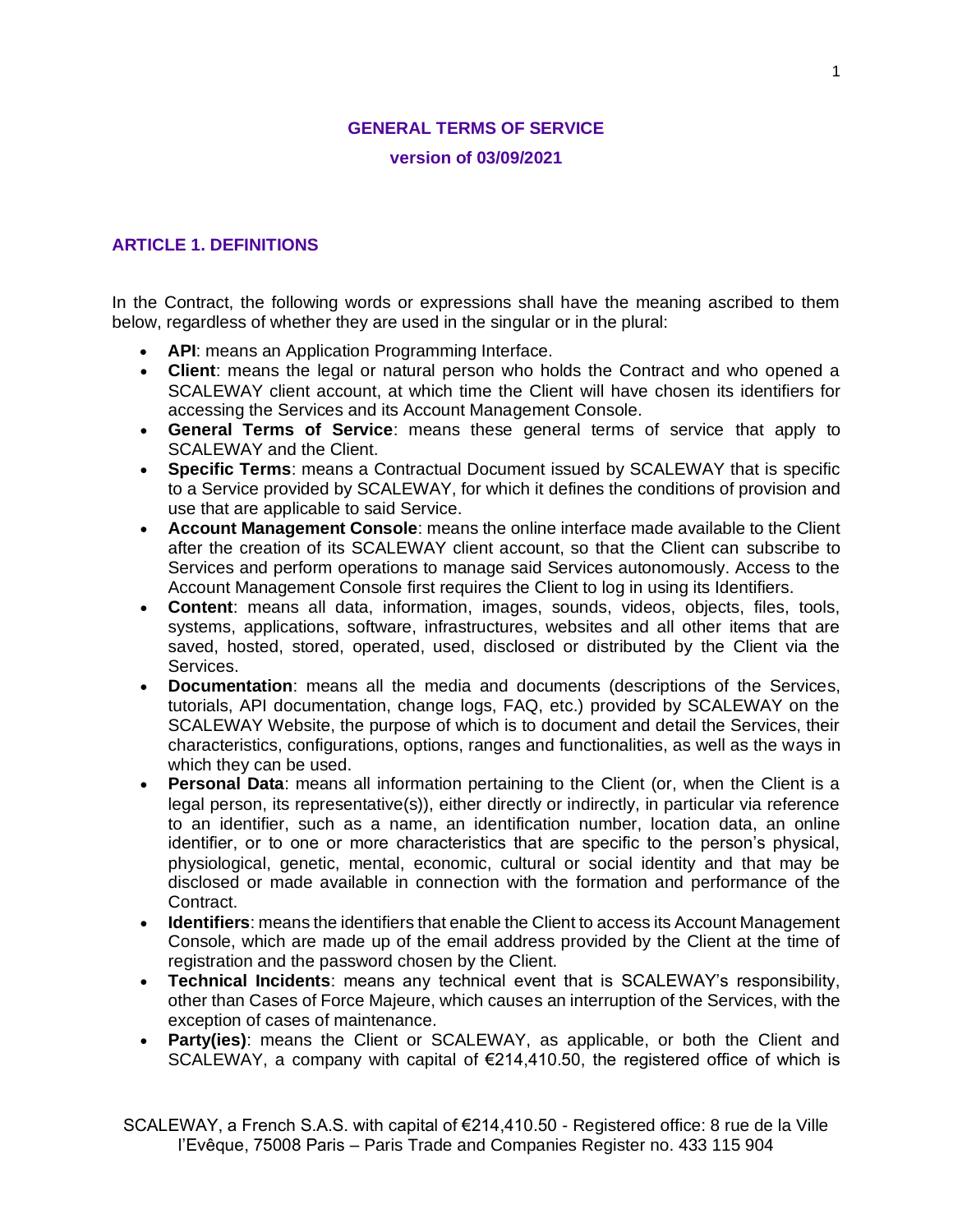located at 8 rue de la Ville l'Evêque, 75008 Paris and that is registered with the Paris Trade and Companies Register under the number 433 115 904.

- **SCALEWAY**: means SCALEWAY S.A.S., a company with capital of €214,410.50 Registered office: 8 rue de la Ville l'Evêque, 75008 Paris - Registered with the Paris Trade and Companies Register under the number 433 115 904, acting through any one of its brands.
- **Service**: means any SCALEWAY Elements or SCALEWAY Dedibox service that is provided under the Contract and that may be described in the applicable Specific Terms.
- **SCALEWAY Website**: means the SCALEWAY website that can be accessed at the address [www.scaleway.com,](http://www.scaleway.com/) as well as all derivative versions thereof.

Unless the context clearly implies otherwise, words that are written in the singular include the plural and vice versa, reference to one gender includes the other genders, reference to a natural person includes legal persons, associations, etc. and vice versa, and the parent terms have the corresponding meanings.

The titles of the articles in the Contract are provided solely for ease of review and must not in any way affect how the provisions of the Contract are construed.

# **ARTICLE 2. PURPOSE**

The purpose of these General Terms of Service is to define the respective rights and obligations of SCALEWAY and the Client in connection with the use by the Client of the Services provided by SCALEWAY.

# **ARTICLE 3. CONTRACTUAL DOCUMENTS**

The Services are provided by SCALEWAY in accordance with the provisions of the following documents, including any appendices and amendments thereto (the "**Contractual Documents**"), which are listed in order of precedence:

- The Personal Data Processing Agreement, where SCALEWAY acts as the data processor for the Client within the meaning of the European regulations on the protection of Personal Data,
- The Purchase Orders, if any,
- The Specific Terms,
- The General Terms of Service.

All of these documents make up the entirety of the contract ("**Contract**"). In subscribing to the Service(s), the Client acknowledges having received all the information needed to reach a decision to enter into the Contract and that it was in a position to assess said information, and declares that the Service(s) concerned meet(s) the Client's requirements. The Contract takes precedence over all the Client's other documents (in particular, general and/or specific terms of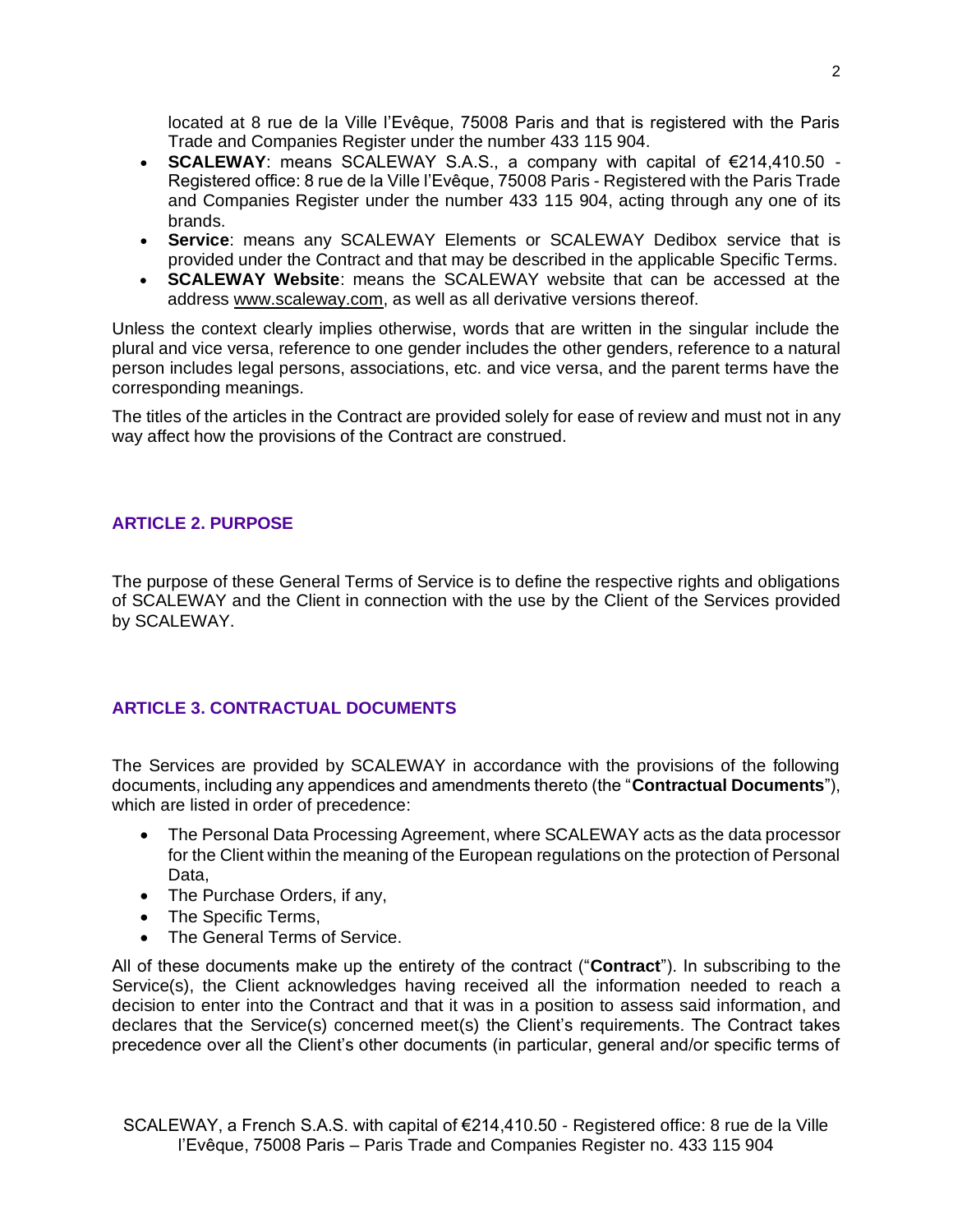purchase, business proposals, etc.). It cancels and supersedes all prior agreements with the same purpose.

These General Terms are applicable to all Services to which the Client subscribes and that are provided by SCALEWAY, including any Services provided by SCALEWAY free of charge or on a trial basis.

# **ARTICLE 4. SERVICE SUBSCRIPTION CONDITIONS**

### **4.1 Creation of an account**

To subscribe to the Services, the Client must first have registered on the SCALEWAY Website. To that end, the Client must have a valid email address and Internet access over the entire duration of the Services. SCALEWAY cannot be held liable for any partial or total unavailability of the Services due to said Internet connection.

The subscription will only be finalised after the Client accepts the Contractual Documents and provides all the required information, and after SCALEWAY grants approval.

Once its subscription has been confirmed by SCALEWAY, the Client may sign up for and manage its Services via:

- Its Account Management Console, for Services that are available online;
- APIs made available by SCALEWAY.

Any subscription to the Services made via the above means will be deemed to have been done by the Client and will bind the Client.

The Services that require a purchase order are reserved for Clients that have a trade and companies register number, a trades register number or a membership number of the governing body for a profession. The purchase order will be issued by SCALEWAY at the Client's request (the "**Purchase Order**"), together with a proposal drawn up according to the needs expressed by the Client.

In order to subscribe to these Services, the Client must return the signed Purchase Order to SCALEWAY within the stipulated time-limit.

For business clients and/or legal persons, the Services must be subscribed by the Client's legal representative or by any duly authorised natural person. Unless SCALEWAY grants express authorisation to the contrary, the Client is only authorised to use the Services for its specific business activity that is mentioned in the documentary proof referred to below, with which the Client undertakes to comply.

For business clients and/or legal persons, the Client undertakes to provide documentary proof when first requested by SCALEWAY, such as, in particular:

• A summary of the information held by the Trade and Companies Register (good standing sheet) or the Trades Register or proof of the Client's membership of the governing body for a profession that was issued less than three months previously;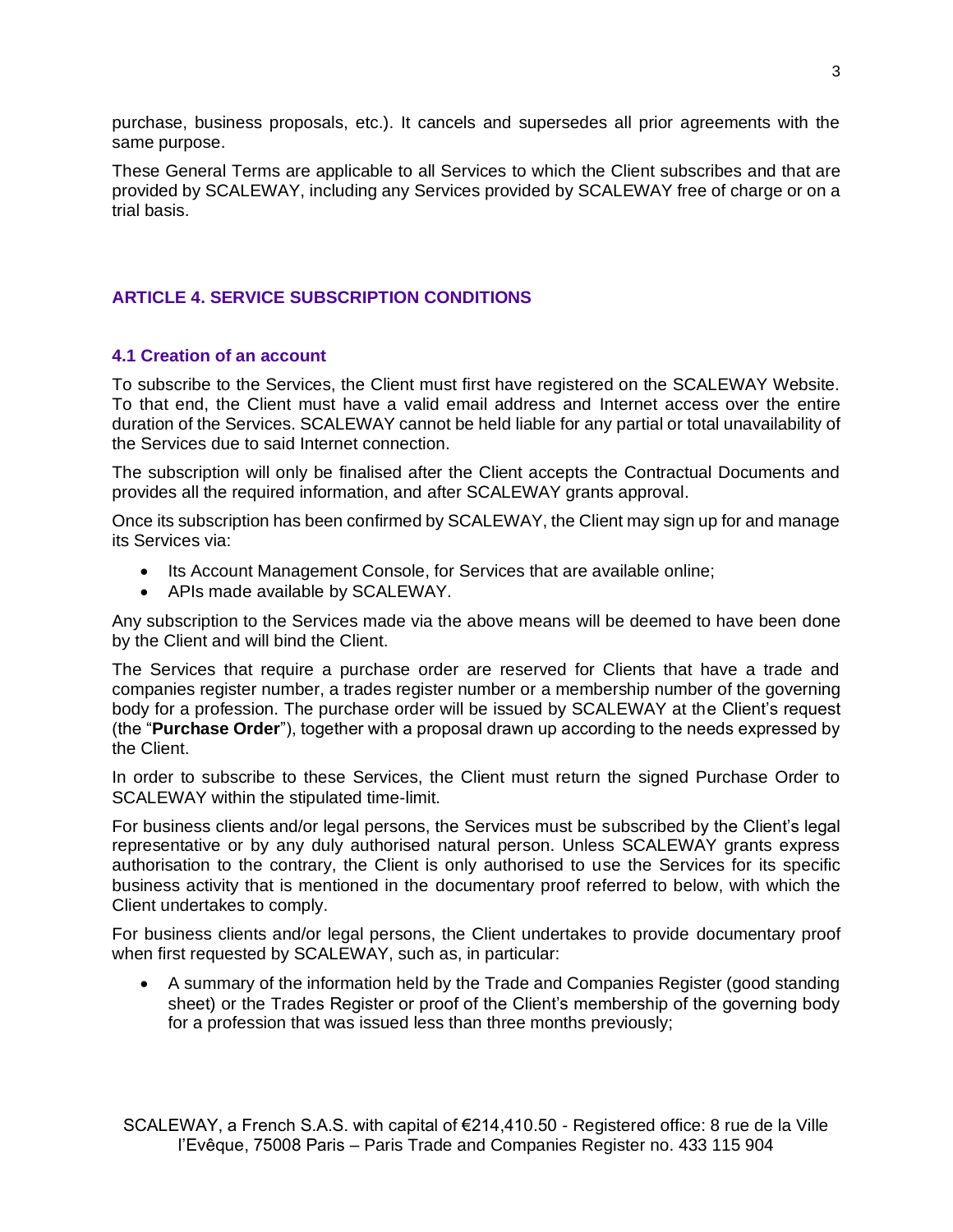• A currently valid ID document for the legal representative or, if the requesting party is not the legal representative, a currently valid ID document for the requesting party and a document printed on the company's or trader's letterhead, which is duly signed by its legal representative and bears its commercial stamp, which confirms the power of the requesting party to commit the company.

For all Clients:

- Bank account details:
- A Single European Payments Area (SEPA) direct debit authorisation that is completed and signed by the Client.

SCALEWAY reserves the right to carry out a compliance and creditworthiness study of the Client when an order is placed for a Service, and to refuse the order.

The information provided by the Client for Purchase Orders is in the form of a declaration and is provided under the Client's sole responsibility.

### **4.2 Withdrawal**

The Client has a period of fourteen (14) days from its subscription to a Service to exercise its right of withdrawal, without having to provide a reason for its decision. In order to exercise its right of withdrawal, the Client must inform SCALEWAY via the Client's Account Management Console or by registered letter with proof of receipt sent to "*SCALEWAY - BP 438 - 75366 Paris Cedex 08"* before the expiration of the aforementioned time-limit, by means of a wholly unambiguous statement. To that end, the Client may use the withdrawal form that is provided to it by SCALEWAY.

Services that require the provision of a tangible or intangible good that is made to the Client's specifications or clearly customised and Services that require the provision of digital content that is not delivered on a tangible medium do not benefit, in particular, from the right of withdrawal.

When the Client validly exercises the right of withdrawal, SCALEWAY will reimburse the Client for the entirety of the monies paid, with the exception of the amount that corresponds to the Services provided by SCALEWAY until receipt of the Client's withdrawal request, which shall inure to the benefit of SCALEWAY.

#### **4.3 Choice of the Services**

The Client acknowledges having checked that the Services it subscribed to correspond to its requirements and having received from SCALEWAY all the information the Client needed in order to enter into this Contract in an informed manner. The Client acknowledges, in particular, having consulted all the Documentation made available to it by SCALEWAY, including all the Contractual Documents, which may differ according to the country in which the Services are offered, and all the available documentation, configurations, options and ranges of services. SCALEWAY cannot be held liable if the Services do not correspond to the Client's requirements.

The Client warrants that it has sufficient capacity and the knowledge required to enter into the Contract and use the Services.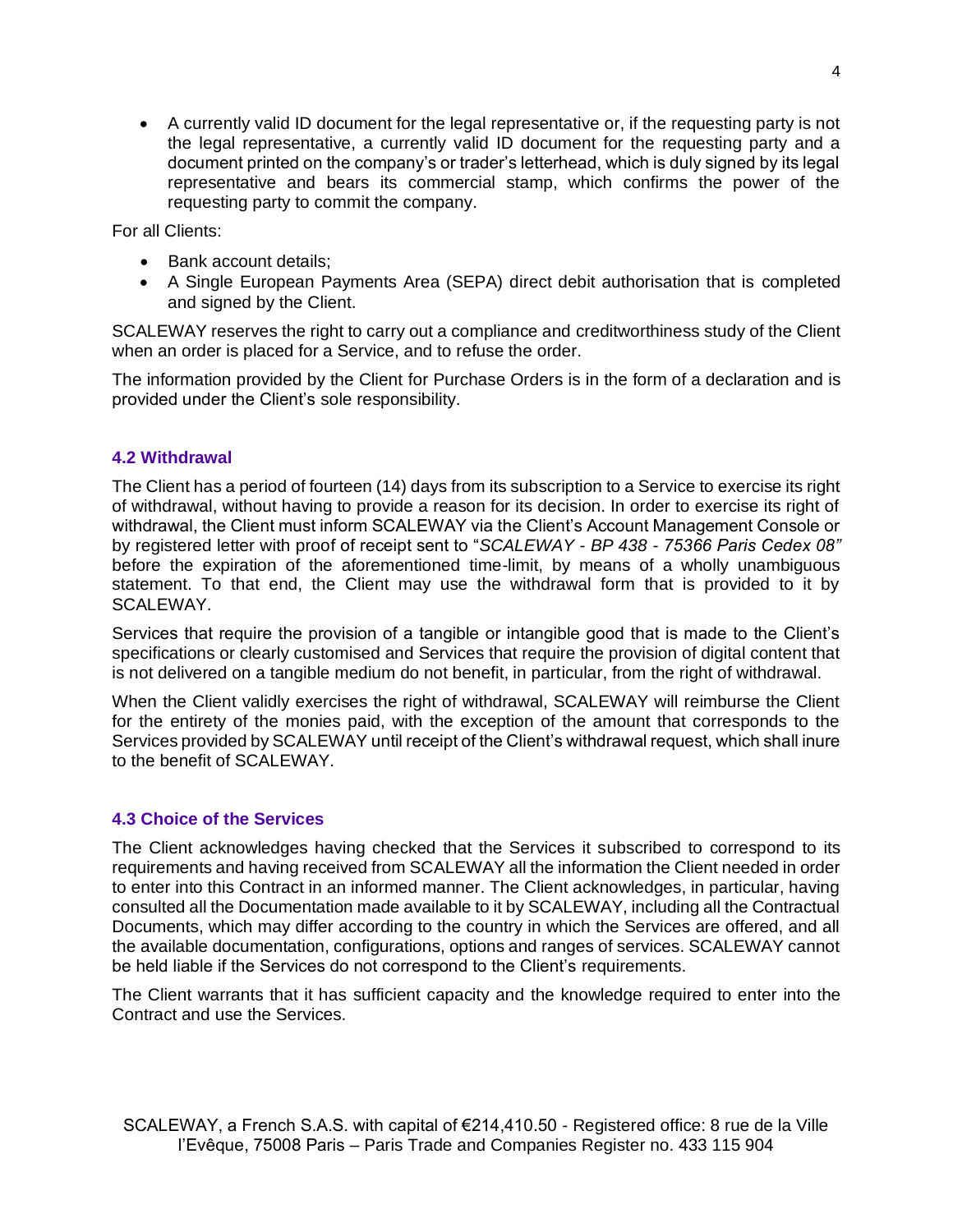The Client is informed that, due to the nature thereof, the Services are not designed to be used for sensitive or high-risk activities, and in particular are not intended for:

- Facilities associated with nuclear activities,
- Activities that are classified as being of critical importance,
- Facilities that are regulated for the protection of the environment,
- Air navigation,
- Individual health and safety,
- The storage and/or processing of classified military data, within the meaning of the applicable regulations.

The Client alone will remain responsible for the compatibility of the subscribed Services with the activities it carries on by means of said Services and with the regulations that are applicable to said activities.

### **4.4 Export control**

Subject to compliance by the Client with the restrictions on use that are provided for under the Contract or that are applicable to the Client's activities, SCALEWAY shall ensure that the Services that it provides can be used by the Client within the European Union and in the countries in which its infrastructures that are used for the supply of the Services are located.

The Client undertakes to comply with all the legislation and regulations that are applicable to import and export controls and, in particular, Council Regulation (EC) No 428/2009 of 5 May 2009 setting up a Community regime for the control of exports, transfer, brokering and transit of dualuse items, as well as with the US regulations, in particular the EAR (Export Administration Regulations) and ITAR (International Traffic In Arms Regulations), as the Services sold by SCALEWAY may contain third-party solutions that are subject to regulations in the USA. In this regard, if the Client uses the Services or authorises third parties to use the Services from a geographical area that is located outside of the country(ies) in which SCALEWAY's infrastructures are located, it is the Client's responsibility to ensure that such use is not restricted in any way.

The Client warrants to SCALEWAY that the Client itself and, as the case may be, any third party that owns or controls the Client within the meaning of Article L.233-3 of the French Commercial Code, are not subject to any sanctions, prohibitions or restrictions, in particular those established by France, the European Union or its Member States, the United Nations Security Council, the USA or any other relevant government body. SCALEWAY reserves the right to refuse Purchase Orders and subscriptions of Services from countries that are subject to trade restrictions or other sanctions, or by citizens of said countries or persons who are subject to sanctions.

The Client warrants that it has obtained all the authorisations that may be necessary for the export of all items, regardless of their nature, that may be subject to export control, prior to any exports. In this regard, the Client shall hold SCALEWAY harmless from all damage that results, directly or indirectly, from non-compliance by the Client with the regulations on export control and, more generally, with the Contract. SCALEWAY also reserves the right to terminate the Contract and/or cancel all or part of the Services without delay, in the event that the Client is blacklisted by a US, European or French administrative authority for the export of the Services.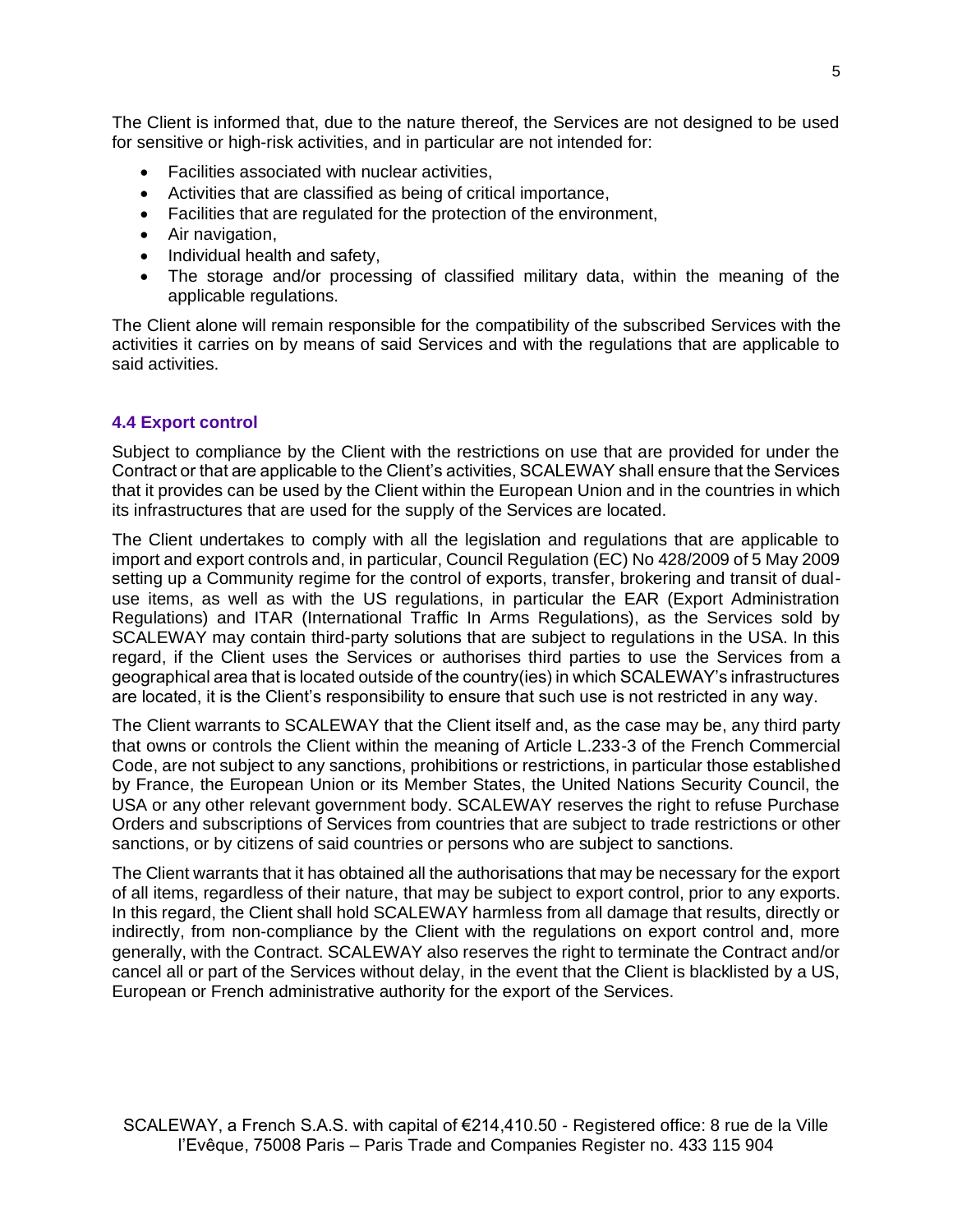#### **ARTICLE 5. TERM**

The Contract shall enter into force when SCALEWAY approves the order, subject to the Client's compliance and creditworthiness or, at the latest, when SCALEWAY starts to provide a Service.

The Contract is entered into for an indefinite term. Each of the Parties may terminate the Contract by cancelling all of the Services in accordance with Article 12 of these General Terms, by serving notice via registered letter with proof of receipt and observing a minimum notice period of one (1) month.

Services that are subscribed via Purchase Orders are entered into for the fixed duration stipulated on the Purchase Order. Upon expiration of said duration, the Purchase Orders will be automatically renewed for successive durations of one (1) year, unless notice of cancellation is served at the latest one (1) month before the anniversary date of the Purchase Order, by registered letter with proof of receipt sent by the Client or SCALEWAY.

#### **ARTICLE 6. PRICES OF THE SERVICES**

The prices of the Services, the complementary and/or optional services, as well as the associated fees, are those stated on the SCALEWAY Website, the APIs and the Account Management Console when they are subscribed by the Client, or in the Purchase Order for Services that can be subscribed via Purchase Order. Subject to any indication to the contrary by SCALEWAY, the promotions, discount offers and other commercial benefits that are granted by SCALEWAY cannot be combined together for a given Service.

Unless specific pricing applies, the price of the Services includes the acquisition cost of the licences and rights of use for the tools, software and operating systems used by SCALEWAY and/or that may be made available to the Client in connection with the Services. It is the Client's responsibility to acquire and pay for all licences, rights or copyrights that are necessary for the exploitation of the Content that it uses in connection with the Services. The terms of calculation of the prices of the Services and the work units are defined on the SCALEWAY Website and, as the case may be, in the applicable Specific Terms. Each work unit started will be invoiced and due in full. It is the Client's responsibility to familiarise itself with the work unit concerned before placing an order. Certain Services give rise to additional installation or roll-out fees, which are stated on the SCALEWAY Website.

The prices are expressed in euros exclusive of taxes and are net of all duties, taxes or charges, which will remain the Client's exclusive responsibility. SCALEWAY reserves the right to pass on, without delay, all new applicable taxes or charges, as well as all increases in the rates of the taxes that already exist.

The prices stated on the SCALEWAY Website may be modified at any time, without notice, and are immediately applicable to all new Service subscriptions.

The prices that are applicable to the Services subscribed by the Client can be modified by SCALEWAY at any time and as of right, provided that the Client is informed thereof by email at least thirty (30) calendar days before the entry into force of the price modification, in accordance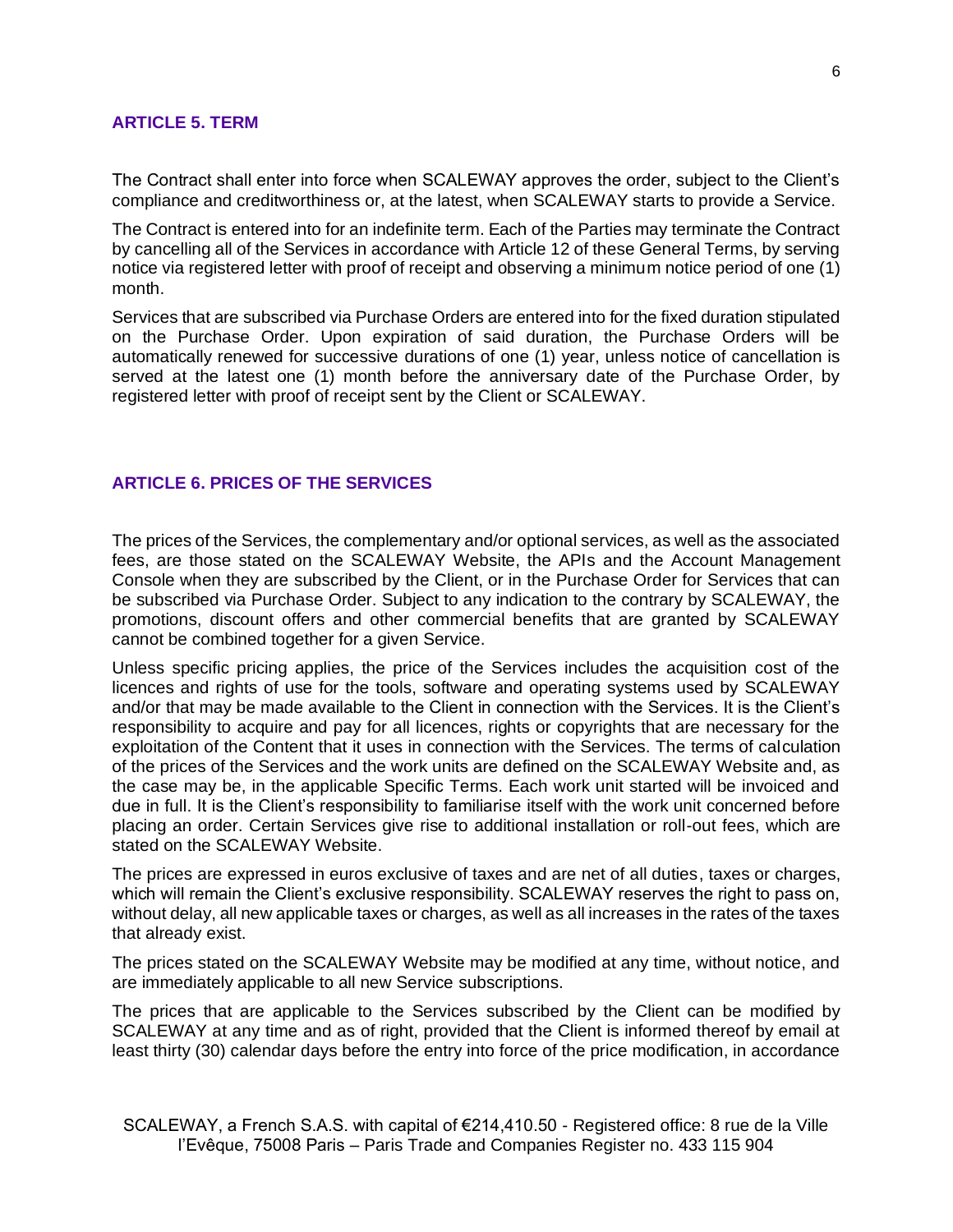with Article 13 of these Terms. If the Client does not cancel the Services concerned by the price modification within said time-limit of thirty (30) calendar days, the Client will be deemed to have accepted the new prices of the Services.

### **ARTICLE 7. INVOICING AND PAYMENT**

#### **7.1 Invoicing**

Except as otherwise provided for in the Specific Terms, the amounts owed by the Client under the Contract will be billed through monthly invoices that are notified to the Client by email and that can be accessed in electronic form in the Account Management Console, which the Client expressly accepts. Each invoice can also be consulted in the Client's Account Management Console, for a period of twelve (12) months as from the date of issue, except in the event that the Contract is terminated. The Services are invoiced on the basis of the information identified by the SCALEWAY information system, which is authoritative and fully binding on the Client.

All invoice disputes by the Client must be notified within a maximum time-limit of two (2) months as from the invoice date of issue. Thereafter, the principle and the amount of the invoice will be deemed to have been accepted, and SCALEWAY will not accept any dispute for the invoice at issue.

### **7.2 Payment**

#### *7.2.1 Means and conditions of payment*

If the Services were subscribed via a Purchase Order, the means and terms of payment of the invoices will be stated on said Purchase Order.

If the Services were subscribed online, the invoices are payable upon receipt and in euros by direct debit or by a bank, debit or credit card that was issued by a banking institution (which excludes the use of all virtual payment or prepaid cards).

If the Client chooses payment by direct debit, the Client must fill out the direct debit authorisation provided for this purpose by SCALEWAY in the Client's Account Management Console, and undertakes to return the completed, dated and signed authorisation, together with its bank account details, to the address stated on the authorisation form. Moreover, the Client must first have entered a valid means of payment in its SCALEWAY client account in order to be eligible for payment of its Services via direct debit.

If the Client has entered several valid means of payment on its Account Management Console, the Client expressly agrees that SCALEWAY may debit the amounts that are invoiced and owed using any one of these means of payment, if the initial means of payment selected by the Client for the Service concerned is refused.

There is no cash discount for the early payment of invoices.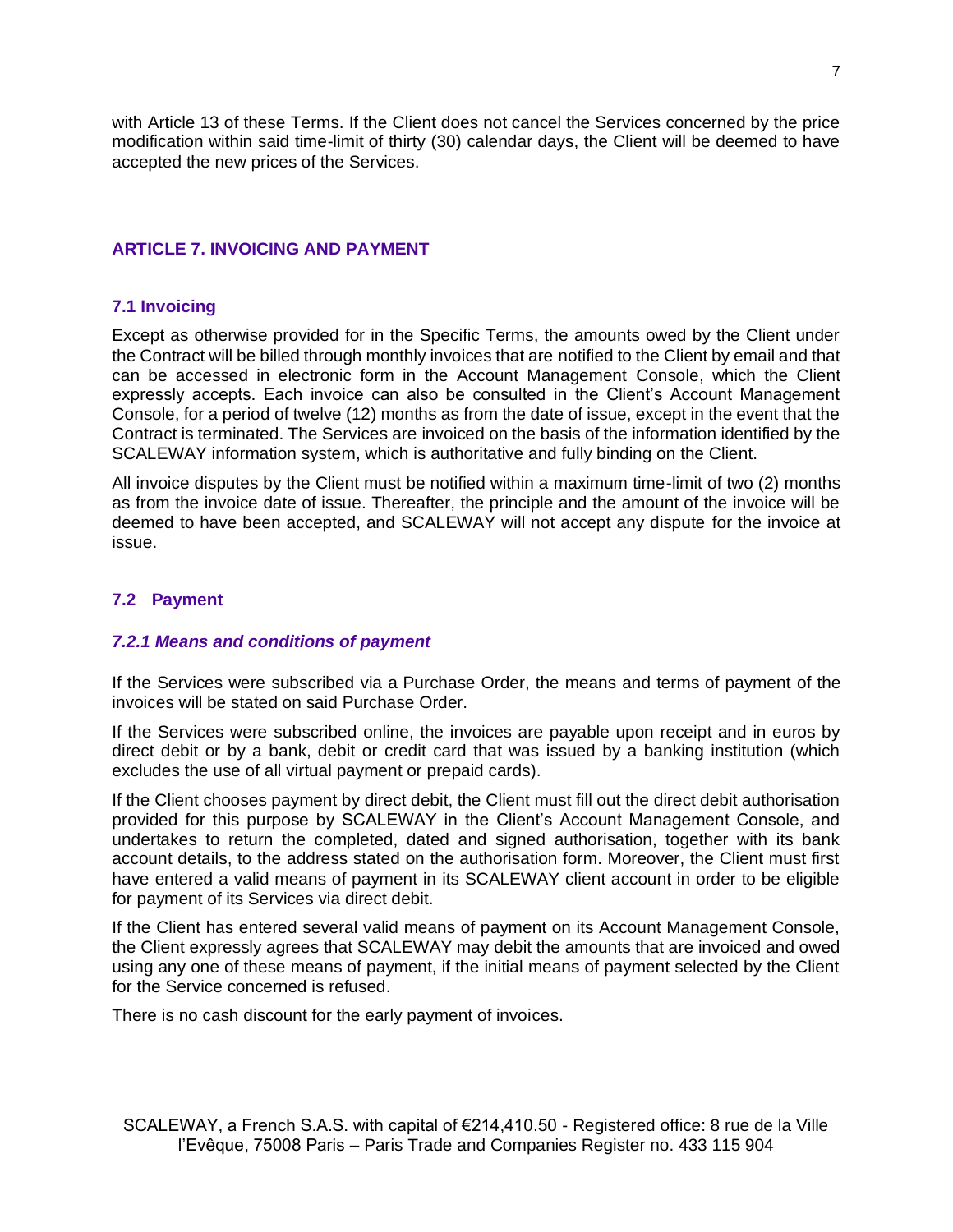Provided that it notifies the Client, SCALEWAY may obtain payment by offsetting amounts that the Client and SCALEWAY owe each other, which the Client expressly accepts.

The ending or the termination of the Contract, for any reason whatsoever, will cause all the amounts owed to SCALEWAY by the Client to fall due immediately.

#### *7.2.2 Late payment or failure to pay*

In the event that an invoice is not paid or only partially paid within the time-limit stipulated in this Article, SCALEWAY reserves the right to suspend all or part of the Services immediately, without prejudice to the exercise of any other right that SCALEWAY may have and without the Client being able to claim any form of indemnity.

All invoices that are not paid in full within the time-limit stipulated in this article shall also automatically, and with no prior service of formal notice, trigger the application of interest on late payments that is equal to the interest rate applied by the ECB to its most recent refinancing operation, increased by ten (10) percentage points; said rate will be applied to the entirety of the outstanding amounts until payment in full of the principal and interest. This penalty will be combined with a flat-rate indemnity to cover collection costs, of an amount of forty (40) euros per unpaid or partially paid invoice, without prejudice to all the additional collection fees that may be claimed, on the basis of documentary proof.

#### *7.2.3 Security deposit*

SCALEWAY reserves the right to demand, when the Contract is entered into, or at any time during the performance thereof, the payment of a security deposit of an amount equal to the average consumption of Services by the Client during the last sixty (60) days, in the event of (i) an incomplete file, (ii) a payment incident, refusal or delay, (iii) payment by any means other than the direct debiting of a bank or postal account or bank card, without prejudice to the other means of action at its disposal. The security deposit will not accrue interest.

In the event of failure to pay all or part of any invoice when due, SCALEWAY may deduct the unpaid amount from the security deposit. The Client must then replenish the security deposit at the latest fifteen (15) days after being requested to do so by SCALEWAY. In the event that the Client has not replenished the security deposit by the date stipulated by SCALEWAY, the provision of the Services may be suspended until such time as the security deposit is replenished.

The remaining amount of the security deposit will be returned to the Client within a maximum time-limit of ten (10) days as from the date of effective termination of the Services, subject to complete fulfilment of its obligations by the Client.

### **ARTICLE 8. OBLIGATIONS OF THE CLIENT**

The Client is responsible for the proper fulfilment of its contractual and legal obligations, and undertakes not to use the Services in a manner or for purposes that are unlawful, wrongful or prohibited by the Contract or the applicable regulations.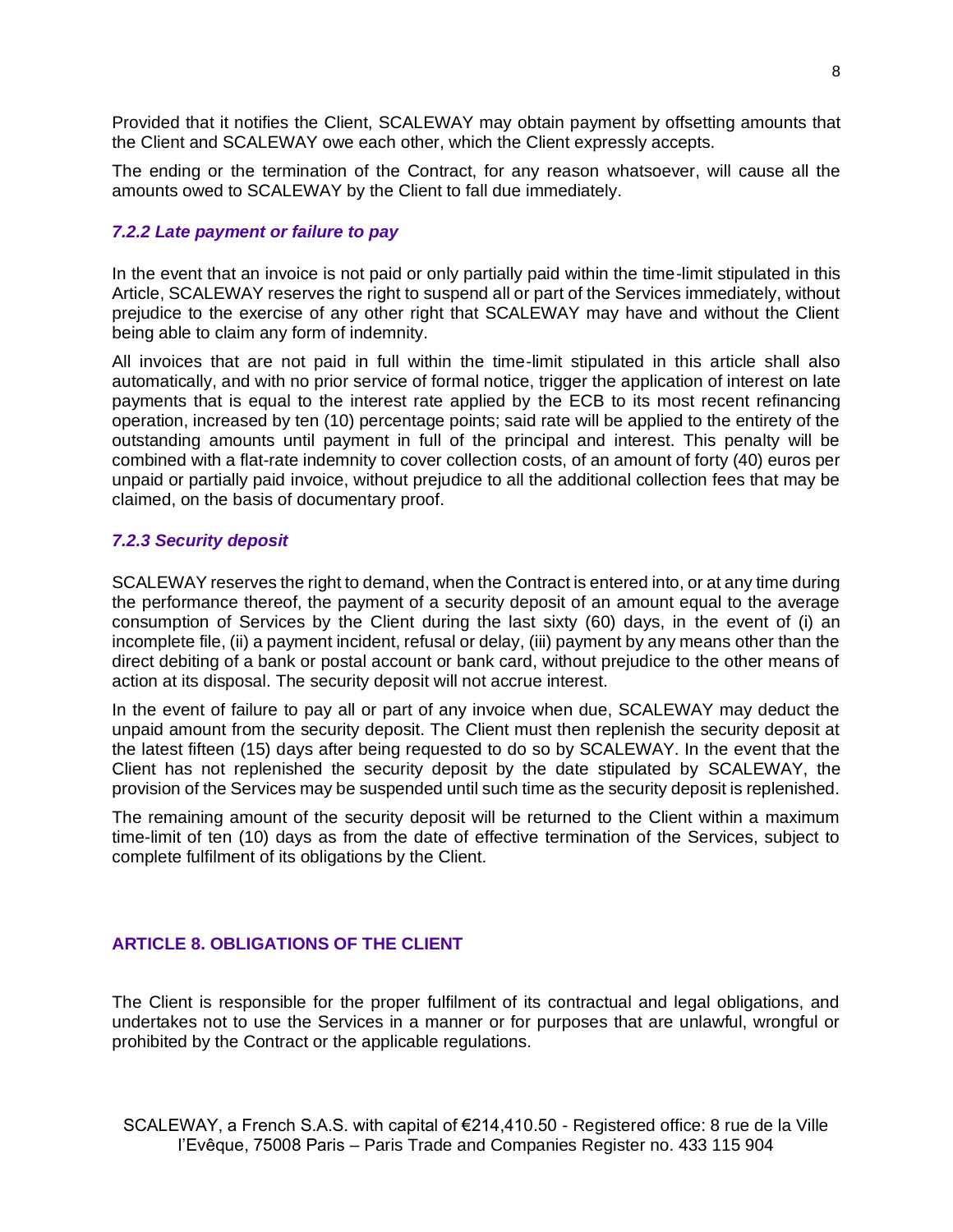Fulfilment by the Client of the obligations set forth below is essential and is necessary in order for SCALEWAY to fulfil its own obligations compliantly. Consequently, SCALEWAY may not be held liable for the consequences that directly or indirectly result from failure to comply with these obligations by the Client.

### **8.1 Compliance with the legislation in force**

The Client undertakes to comply with all the regulations in force that are applicable to the Services and to the use thereof by the Client, without infringing upon third-party rights and without harming SCALEWAY's reputation. The Client also undertakes to implement the appropriate procedures, in connection with the use of the Services, in order to comply with the statutory, regulatory and contractual requirements that are applicable to its activity.

Pursuant to the legislation in force, SCALEWAY is not under a general monitoring obligation, or a general obligation to investigate events or circumstances that are indicative of unlawful activities. Consequently, and under penalty of the immediate suspension of the Services and/or the termination of the Contract by SCALEWAY, at its discretion and without prejudice to all other rights and actions that SCALEWAY reserves the right to exercise or take, the Client undertakes to comply with, and ensure compliance with by all persons who use the Services, the regulations in force and in particular the following rules:

- Content that is circulated and/or made available on electronic communications networks and/or hosted using the Services must not breach the laws, regulations, practices or ethics charters, whether national or international, that are in force. In particular, all Content that constitutes incitement to commit felonies, crimes, hatred, discrimination or violence, especially on the basis of ethnicity, nationality, race or religion, gender, sexual orientation or identity or a disability, incitement to defend crimes against humanity publicly, incitement to commit and/or the commission of acts terrorism and the public defence thereof, or that contains elements of child pornography, is strictly prohibited;
- All Content that is violent in nature, that constitutes incitement to terrorism, that could seriously infringe upon human dignity or incite minors to participate in games that are a threat to their physical safety or that is pornographic is strictly prohibited, if it can potentially be seen or observed by a minor;
- The Client undertakes not to infringe third-party rights, whether through its conduct or the Content it makes available or obtains using the Services, in particular by means of:
	- $\circ$  Dissemination of Content that may constitute defamation, abuse, disparagement or violate privacy, right of privacy, accepted standards of behaviour or public order, or that contains abusive, violent or hateful statements;
	- $\circ$  The distribution of tangible or intangible goods that are protected by an intellectual property right.
- The Client undertakes not to hack or attempt to hack third-party computer systems, not to defeat or attempt to defeat the measures implemented by SCALEWAY to restrict access to certain Services, not to use the Service improperly or fraudulently in such a way, in particular, as to threaten the stability and the security of SCALEWAY's systems or that could cause degraded performance of the Services provided to other clients, not to host aggressive botnet-type services, not to spread or attempt to spread viruses or any programmes that are designed to cause harm and not to send emails under unlawful circumstances (e.g. by spamming or email bombing).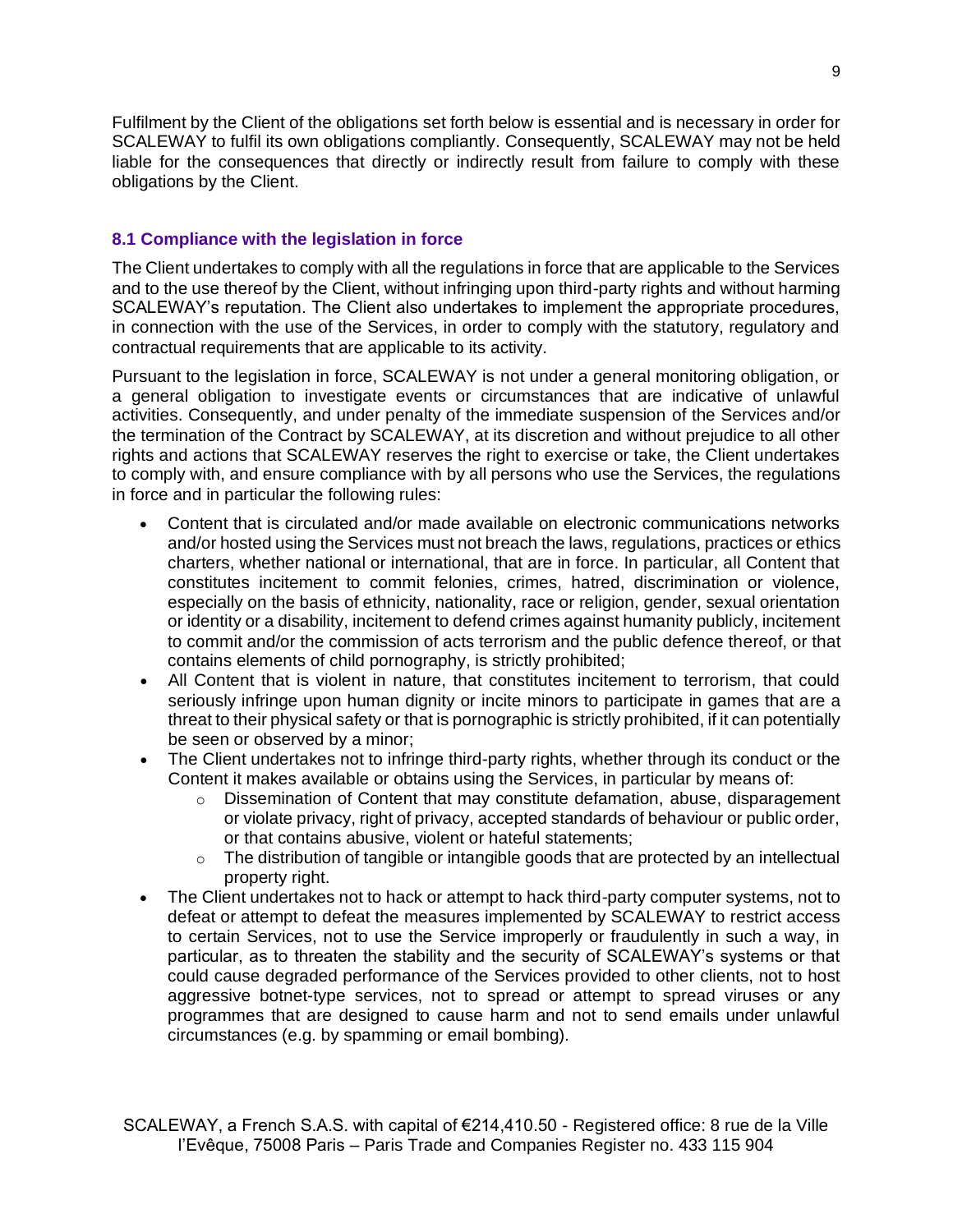#### **8.2 Cooperation**

The Client undertakes to cooperate with SCALEWAY in good faith with a view to the proper performance of the Services and, in particular, to disclose proactively the information in its possession that may be useful for SCALEWAY (in particular, any malfunctions that are encountered).

The Client undertakes to provide accurate contact details, means of identification and banking information to SCALEWAY and to keep said information and data up-to-date throughout the term of the Contract. If incomplete, incorrect or misleading information is provided, SCALEWAY reserves the right, at any time and without delay (i) not to activate a new Service that is subscribed by the Client, (ii) to suspend the Services that are currently being used by the Client and/or (iii) to deactivate the possibility for the Client to subscribe to new Services.

The Client undertakes to use the Services in accordance with the Contract and without endangering SCALEWAY's services and facilities, or those of SCALEWAY's other clients. In particular, if the Client plans to launch a specific operation on its Services that could cause a significant increase in its consumption of resources (bandwidth, memory or computing), it is the Client's responsibility to inform SCALEWAY of this before the start of said operation, with reasonable advance notice, in order to avoid, in particular, said sudden increase in activity being perceived as a security anomaly and triggering a temporary suspension of the Services.

### **8.3 Security and updates**

The Client is responsible for managing the risks that are inherent in the Services and must, in particular, ensure that the persons authorised to use the Services receive training, audit at regular intervals the backups, the integrity of the data and the accesses to the active Services, deploy the requisite resources in accordance with best business practices in order to restrict accesses to the established functional requirements alone, and use encrypted and/or dedicated links that the Client has determined are required for the communications.

The Client alone will assume the risks and liability in connection with all the software and services that are present, used and/or hosted by the Client or the third parties acting on its behalf and/or in its name for the Services and will be solely responsible for the Content. SCALEWAY does not access or consult said Content and does not make any backups thereof. It is the Client's responsibility to make all backups of the Content (or implement any other means intended to ensure the permanence thereof) that it deems necessary, in order to protect against possible deletion, alteration or modification of said Content.

The Client alone is responsible for managing its Content, as well as the environments and systems it implements on the infrastructures provided as part of the Services, as SCALEWAY does not carry out any operations for this purpose (such as, in particular but not limited to, a business continuity plan for the Client, a business recovery plan for the Client, or firewalls for the Client's environments).

The Client must take all necessary precautions to protect its own Content, data and/or software, in particular against infection by any viruses that circulate on the internet and hijacked use by third parties of the access provided to the Client. In order to maintain the level of security of the Services, the Client must update the software without undue delay, in particular the software for which a security flaw was identified by the Client, the publisher of said software or SCALEWAY.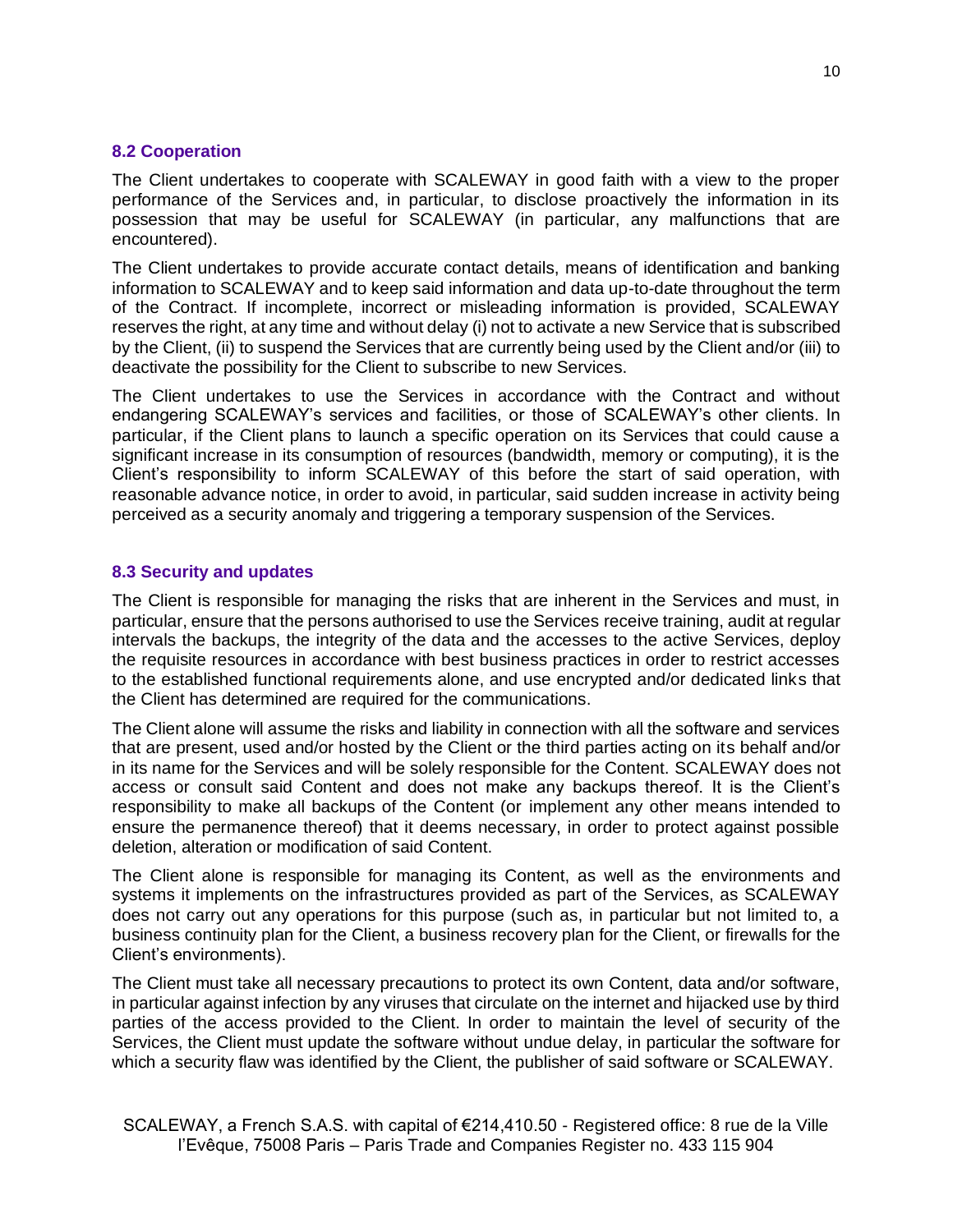In the event that the Services provided to the Client:

- Are hacked or attacked,
- Contain software for which the Client did not install the security updates,
- Host, disseminate or use unlawful or prohibited Content or, more generally, are used for unlawful purposes, or
- Have been the subject of a subpoena issued by the administrative and/or judicial authorities,

SCALEWAY reserves the possibility of suspending the Services immediately, without prior notice and without the Client being able to claim any indemnity whatsoever, including but not limited to, in respect of possible loss of data, loss of sales and/or service interruptions that result therefrom.

The Client represents that it is aware of the lack of complete reliability of the internet and undertakes to implement the requisite measures in order to preserve the integrity, authenticity and confidentiality of the data that is sent over the internet. SCALEWAY cannot be held liable for any damage that may befall the Client as a result of use of the internet.

# **8.4 Insurance**

The Client undertakes to purchase, from a reputably solvent insurance company and to maintain in force, at its expense, the appropriate insurance policies and those that the law imposes on it, to enable the Client to cover the financial consequences of all the forms of liability that it may incur in connection with the Contract. The Client and its insurance company shall waive all recourse against SCALEWAY and its insurance company.

# **8.5 Identifiers**

In all its communications with SCALEWAY, the Client must identify itself and state the Service concerned. For security reasons, SCALEWAY cannot process any incomplete requests.

The Client's means of authentication, including its Identifiers, are personal and confidential with regard to the Client. The Client alone is responsible for their safekeeping and use, including by the third parties and the members of its personnel to whom it disclosed them, unless the disclosure is attributable to SCALEWAY.

SCALEWAY reminds the Client that the passwords that are provided to it for the Services must be changed by the Client upon receipt, in accordance with the best practices in the field, in particular in terms of password strength.

The Client undertakes, in particular:

- To maintain the secrecy of its means of authentication and not to disclose them to any third parties, in any way whatsoever, including to the SCALEWAY Business Assistance.
- To use passwords of sufficient length and complexity,
- To apply, as a minimum, the same security rules, to its email address.

In the event of loss or theft or, more generally, of hijacking of its Identifiers, the Client undertakes to inform SCALEWAY without delay, via the means made available to it by SCALEWAY, in particular by contacting Technical Support, to change the Identifiers concerned using the Account Management Console, and also to revoke any API Tokens and encryption keys that are potentially compromised. SCALEWAY cannot under any circumstances be held liable for the harmful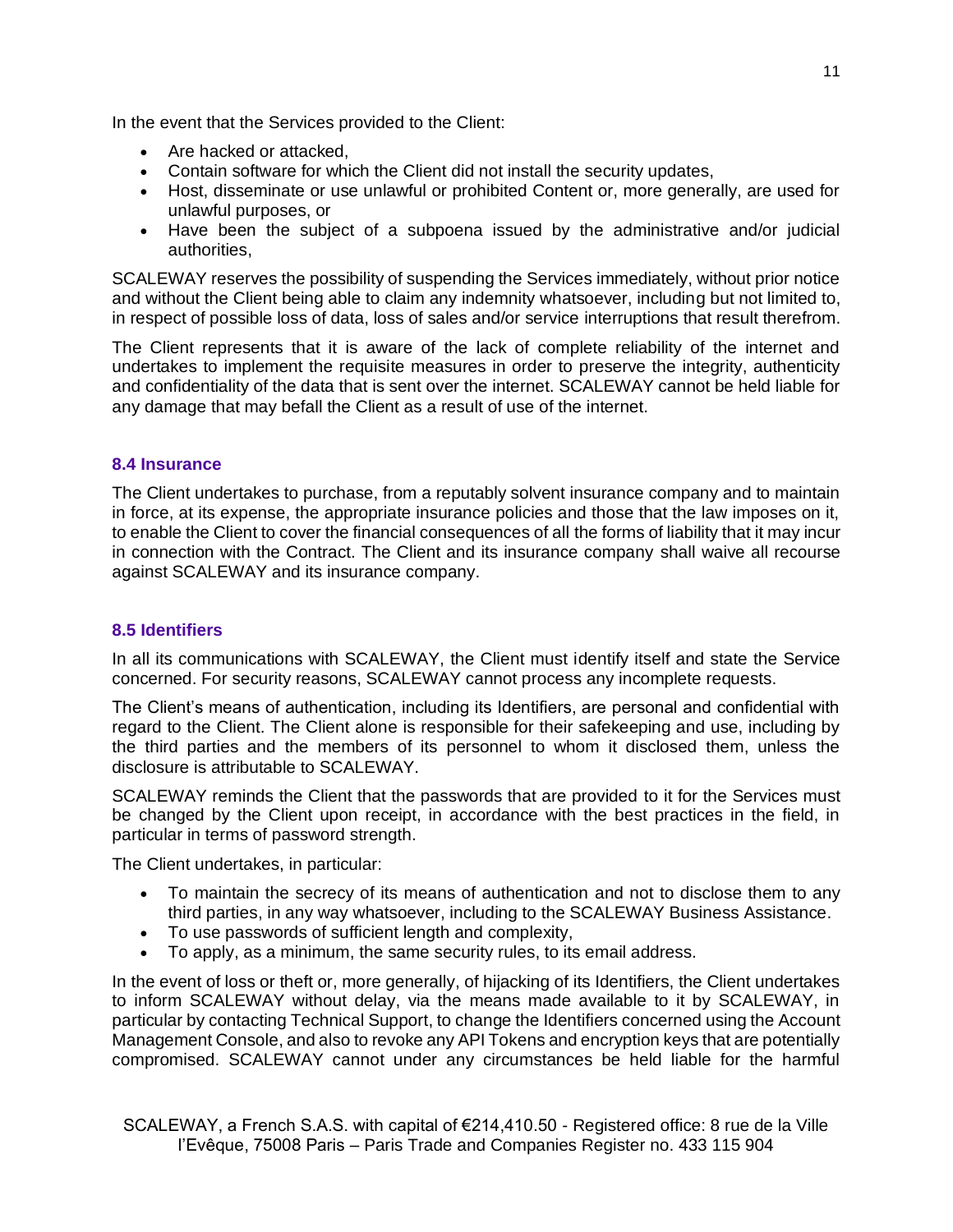consequences that may arise due to the loss, theft and/or misappropriation of said Identifiers or for the consequences of any other form of hacking.

### **ARTICLE 9. SECURITY OF THE SERVICES**

SCALEWAY shall use its best efforts:

- To ensure the physical protection of the Servers that are hosted on its technical premises;
- To use the technical and organisational resources that are needed to ensure continuity of the Services provided by SCALEWAY (in particular, the Client will remain responsible for managing its information system and for the continuity of the environments it deploys by means of the Services);
- To maintain its infrastructures that are used in the performance of the Services.

# **ARTICLE 10. SUPPORT**

SCALEWAY will provide free access to the Documentation for the Services. Such Documentation is available on the SCALEWAY Website.

SCALEWAY will provide the Client with standard technical support, which the Client can contact via its Management Console in order to obtain assistance in the management of the technical incidents it may encounter in connection with the SCALEWAY Services ("**Technical Support**"). The role of Technical Support is not to intervene in connection with problems associated with non-SCALEWAY services.

SCALEWAY also offers other levels of technical support, which the Client may select, in order to benefit from additional characteristics, functionalities and service levels, as described on the SCALEWAY Website and/or in the Specific Terms that are applicable to the Services for which these additional levels of assistance are offered.

The Client undertakes to act appropriately and respectfully during its correspondence with Technical Support.

The Client alone is responsible for the configuration, management and use of the Services provided to it.

With regard to said Technical Support, SCALEWAY is only under a best-efforts obligation.

#### **ARTICLE 11. SUSPENSION**

Without prejudice to the other cases of suspension stipulated in the Contract, SCALEWAY reserves the right to suspend all or part of the Services immediately and without prior notice,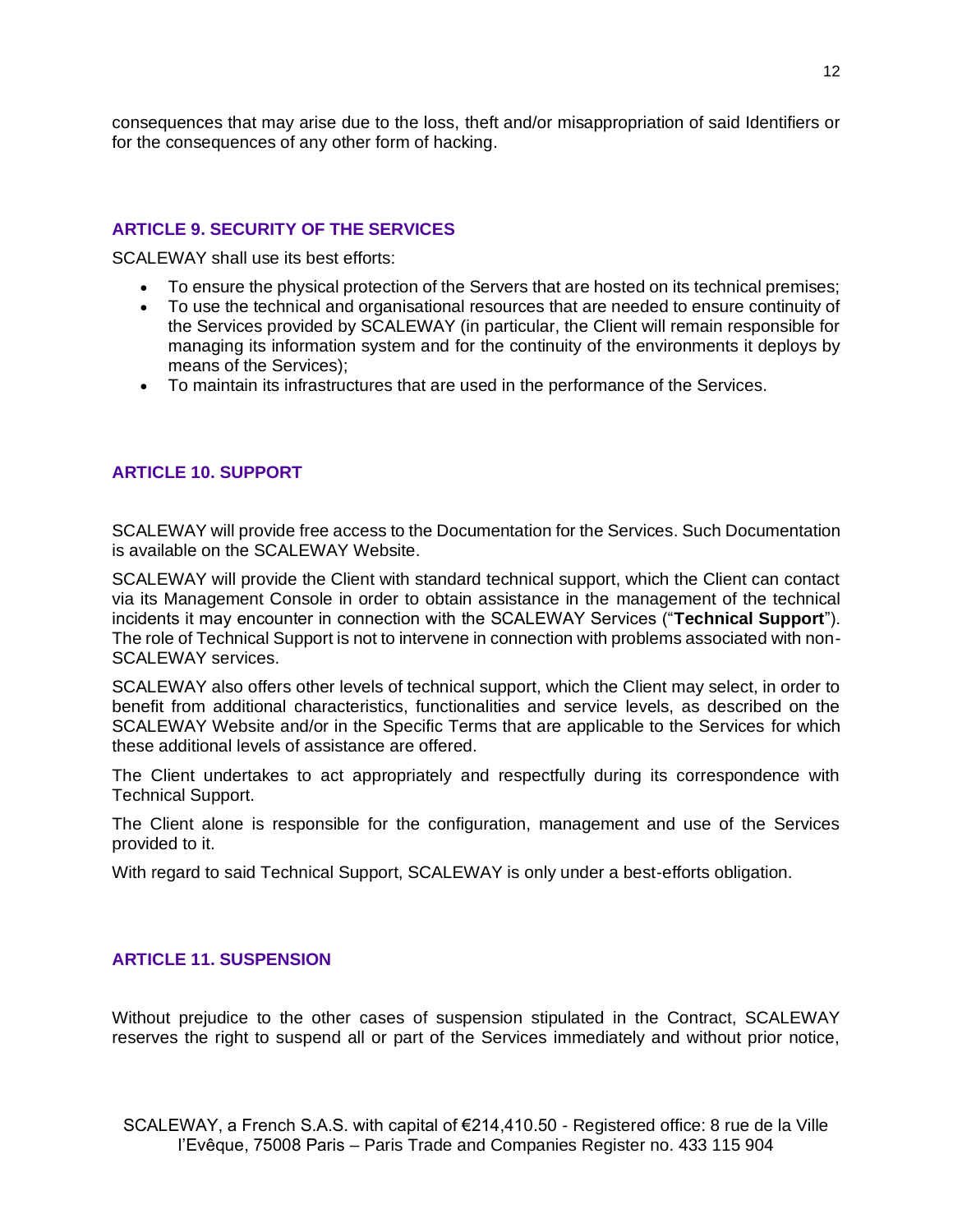without prejudice to the exercise of any other right that SCALEWAY may have and without the Client being able to claim any form of indemnity, in the following cases:

- Failure by the Client to comply with the provisions of Articles 8.1 and 8.3 of these General Terms;
- In the event of an attack or risk of an attack on the infrastructures or services of SCALEWAY and/or of its other clients;
- In the event of a request made by the relevant judicial and/or administrative authorities.

SCALEWAY may also have to suspend all or part of the Services for maintenance purposes, without the Client being able to claim any form of indemnity. The dates of the maintenance operations will be published on the SCALEWAY Website (a) with a minimum of forty-eight (48) hours' notice for scheduled maintenance, or (b) in a timely manner in the event of maintenance that requires urgent work (in particular if there is a risk of the Services and/or Content being compromised).

In the event of the suspension and/or limitation and/or restriction of the subscribed Services, regardless of the cause thereof, the Client will remain bound by its obligations, in the knowledge that the suspension of the Services will not result in the invoicing thereof being stopped.

# **ARTICLE 12. TERMINATION**

#### **12.1 Termination for reasons of convenience**

Without prejudice to the Specific Terms that are applicable to certain Services, the Services that are subscribed online can be cancelled at any time and without an indemnity (i) by the Client, via the Account Management Console, by means of the APIs or by means of a request by the Client to the Business Assistance, and (ii) by SCALEWAY, thirty (30) days after sending the Client a registered letter, as well as an email, to the postal and email addresses provided by the Client.

Services that are subscribed by means of a Purchase Order can be cancelled by the Parties on each contractual renewal date, subject to observing a notice period of one (1) month per full year of performance of the Service, limited to twelve (12) months. The Client must send its request by registered letter with proof of receipt to: *"SCALEWAY – Résiliation - BP 438 - 75366 Paris Cedex 08".* The Services to be cancelled must be clearly identified and proof provided of the capacity and/or power of the signatory party at the origin of the request. SCALEWAY shall notify its termination to the Client to the address declared by the Client.

Notwithstanding the above, SCALEWAY may cancel the Services at any time, without the Client being able to claim any form of indemnity and without prejudice to the exercise of all other rights that SCALEWAY may have and in particular its rights to compensation, in the following cases:

- Implementation of a request by a relevant judicial and/or administrative authority;
- In order to respect the rights of third parties;
- In order to comply with the applicable legislation and regulations.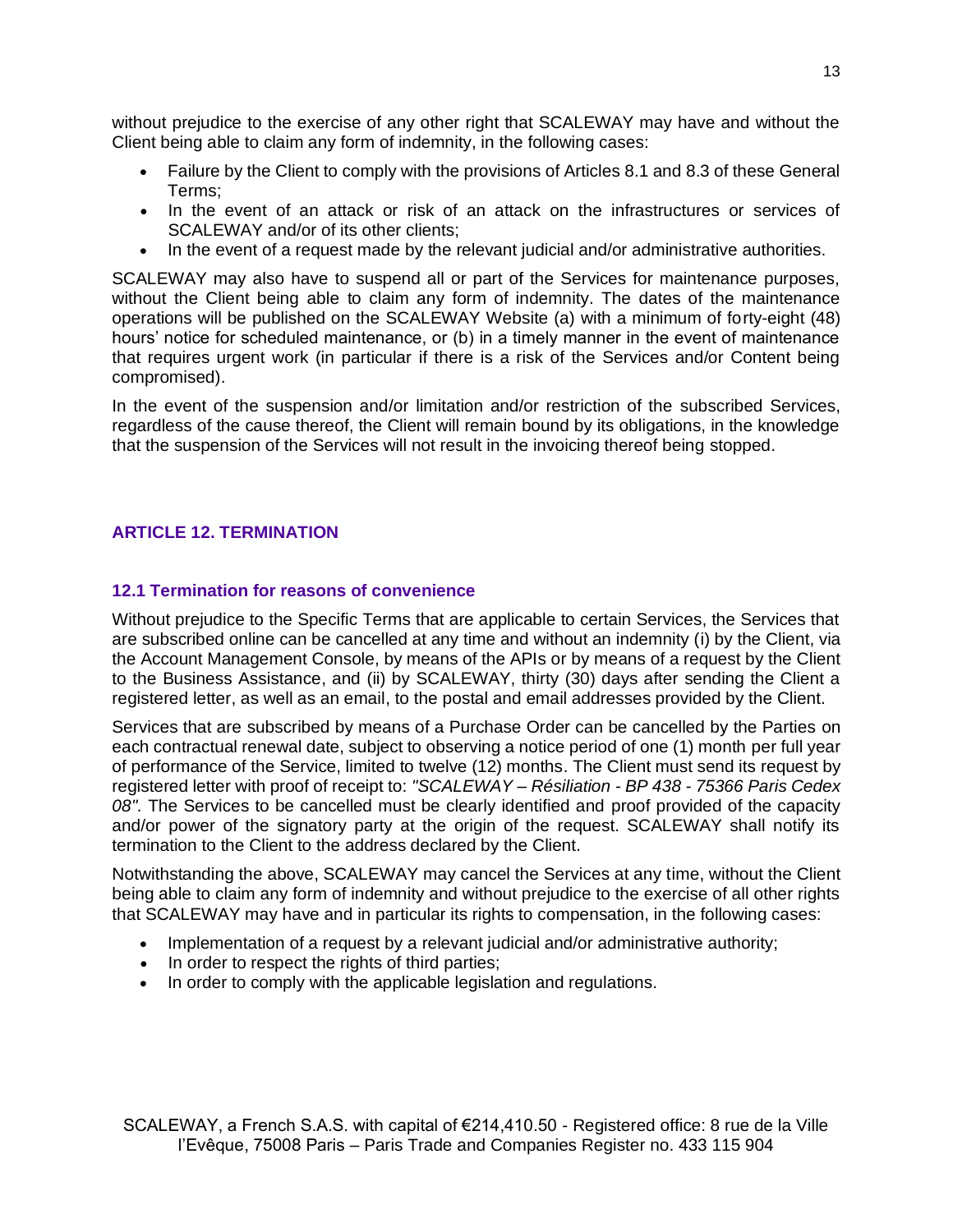#### **12.2 Termination due to breach**

In the event of a substantiated serious breach by SCALEWAY, the Client may cancel the Services subscribed by means of a Purchase Order at no cost, upon expiration of a time-limit of thirty (30) days following receipt by SCALEWAY of a formal notice sent by registered letter with proof of receipt, which has remained without effect.

SCALEWAY may cancel the Services at any time, without the Client being able to claim any form of indemnity and without prejudice to the exercise of all other rights that SCALEWAY may have and in particular its rights to compensation, in the following cases:

- After the suspension of the Service(s) in the cases provided for in the Contract, for which the event that triggered the suspension continues beyond the time-limit stated by SCALEWAY to remedy the problem or is not remedied definitively by the Client, other than in instances of suspension for maintenance purposes;
- Serious and/or repeated breach by the Client of its legal and/or contractual obligations.

#### **12.3 Consequences of termination**

The Client shall manage all recovery and/or migration operations for all the Content that is stored on the Services provided to it; SCALEWAY will not intervene in any way in the implementation and/or scheduling of said operations. It will therefore remain the Client's responsibility to ensure that it has recovered and/or migrated all of its Content on the date on which the Services end.

SCALEWAY undertakes to keep the Content available for the Client (or any third parties authorised by the Client) until the date on which the Services end, so that the Client can carry out the aforementioned recovery and migration operations, and undertakes not to impede access thereto in any way (such as, in particular, via the encryption of the information hosted on the Services).

On the date on which the Services end, regardless of the reason for them ending, the Client's Content that is still stored by means of the cancelled Services will be automatically and definitively deleted. SCALEWAY undertakes not to retain any copies of said Content.

All the clauses and conditions which, by their very nature, are intended to remain in effect after the Contract ends, shall remain in effect.

# **ARTICLE 13. CHANGES TO THE SERVICES**

The Services, and the applicable pricing and conditions are liable to be modified over the course of the performance of the Contract, which the Client acknowledges and accepts.

Where such modifications are substantive and could be detrimental to the Client, the Client (i) will be informed thereof, by any means, one (1) month before the entry into effect of the planned modification and (ii) can cancel the affected Service, without the right to compensation, under the conditions provided for in Article 12.1 of these General Terms, at the latest within one (1) month of the modification being notified. Where there is a lock-in period, the monthly subscription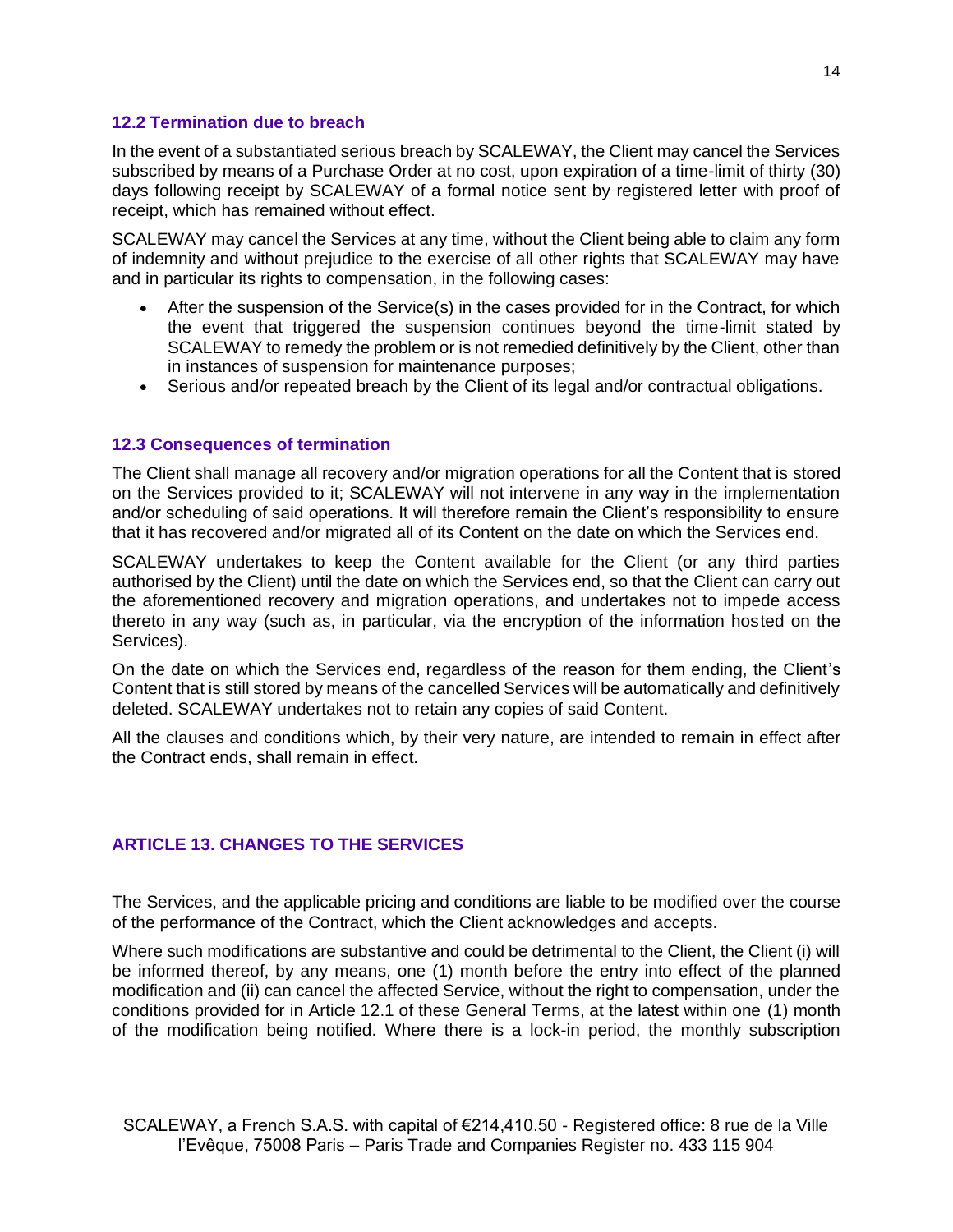payments that remain due until the expiration of the lock-in period will not be demanded by SCALEWAY.

Should the Client not terminate within a period of one (1) month of the notification of the modification, the Client shall be deemed to have accepted the modification.

In all cases, the Client acknowledges that it accepts, without compensation or the right to termination, the modifications and/or amendments to the provisions of the Contract and the Services, where they are the result of a requirement imposed by a legal, regulatory, judicial or administrative authority.

# **ARTICLE 14. LIABILITY**

SCALEWAY undertakes to implement all means necessary to ensure, under the best possible conditions, the availability, the continuity and the quality of the Services. Nevertheless, in view of the state of the art, the network's reliance on hardware and software components belonging to third parties and the Client, and the nature of the network, the Services may from time to time be restricted, run in degraded mode and/or be suspended. Moreover, the Client is informed of the characteristics and uncertainties that are intrinsic to the internet and to remote communications, in particular in terms of continuity, performance, reliability, integrity, confidentiality and security. Consequently, SCALEWAY is under a best-efforts obligation.

SCALEWAY's liability can only be triggered in the event of a fault on its part, which is proved by the Client. SCALEWAY's liability is limited to direct damage to property, to the exclusion of all consequential and/or non-physical damage and, in particular, all loss of turnover, revenue and profit, loss caused by business interruption, loss of clientele, data and opportunity, commercial detriment, financial loss and other forms of loss of income, the consequences of third-party action, any form of disturbance to business activities, and harm to reputation, repute or brand image.

SCALEWAY's liability moreover cannot be triggered in the event of the following, in particular:

- An Order refusal by SCALEWAY for the reasons provided for in the Contract and, in particular, in the event of a study of the Client's compliance or creditworthiness, the findings of which are unfavourable,
- Accidental transmission of viruses or of any other malware against which the Client is required to protect its hardware and software,
- Unauthorised third-party access to the internet and/or to the Account Management Console,
- Hijacking of the Identifiers and, more generally, of all information that is sensitive for the Client and that is used fraudulently by a third party, for example,
- Damage that results from failure by the Client to fulfil its obligations with regard to SCALEWAY,
- Use of the Services following a disclosure, loss or theft of Identifiers and, more generally, use of the Services by an unauthorised person,
- Damage that results from an action or omission by a third party,
- Improper use of the Services by the Client,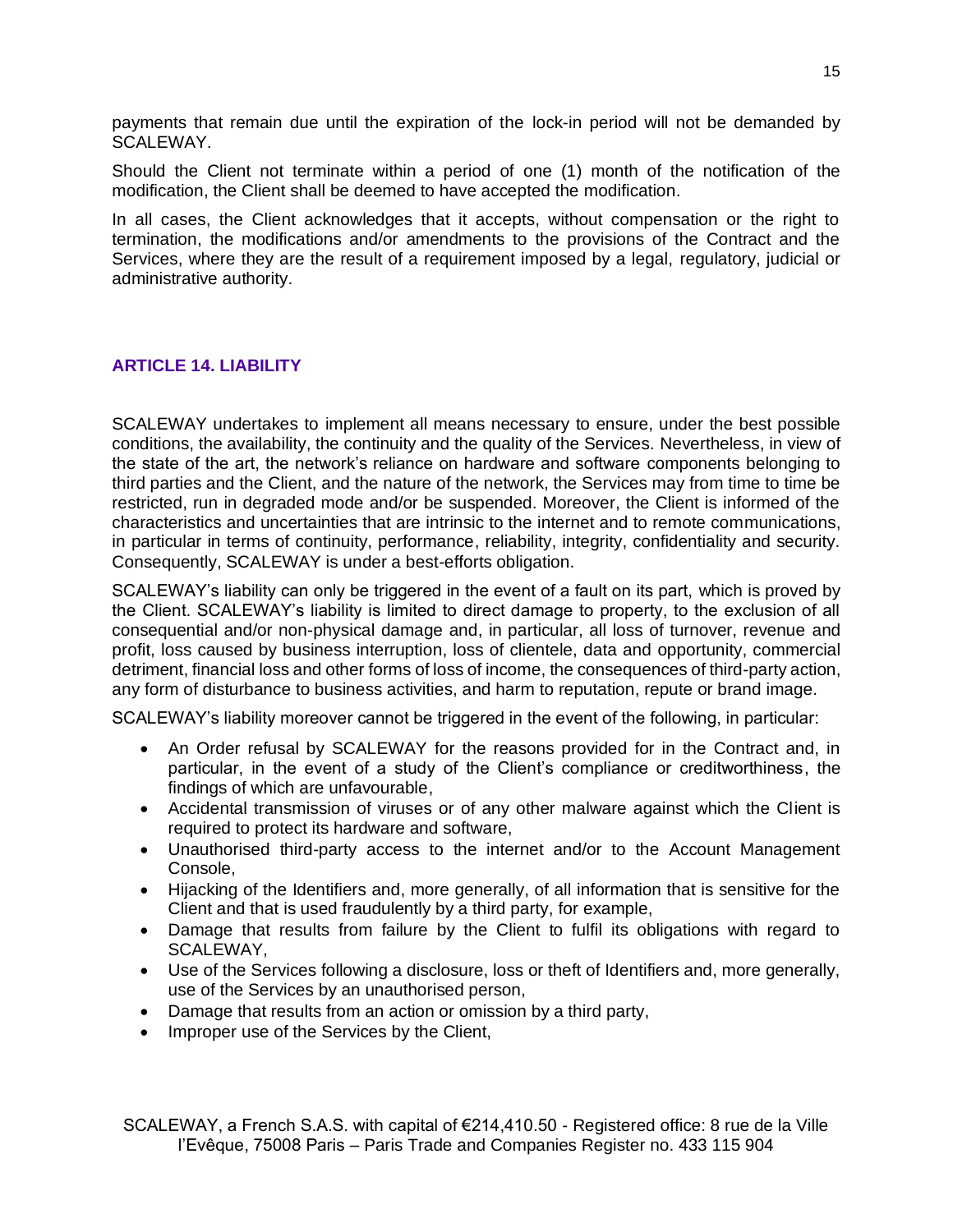- Failure by the Client to meet the pre-requisites and comply with the technical specifications for the Services,
- Occurrence of a Case of Force Majeure, as defined in Article 18 of these General Terms.

By express agreement between the Parties, no judicial actions or claims by the Client may be initiated or filed against SCALEWAY more than one (1) year after the occurrence of the triggering event.

In light of the characteristics and uncertainties that are intrinsic to the internet, the Client undertakes to use all the technical means that it deems to be the most appropriate in order to preserve the integrity, authenticity and confidentiality of data when it is sent over the internet. Along the same lines, the Client acknowledges that SCALEWAY cannot be held liable for the damage of all types associated with use of the Services by the Client in connection with, in particular, the nature and the content of the messages and data that are stored, sent or received by means of the Services. The Client undertakes to handle all associated claims directly and to hold SCALEWAY harmless from all claims, actions and proceedings of all types that originate from all third parties.

SCALEWAY's liability, along with the contractual commitments made by SCALEWAY, concerning the IT infrastructures and other technical facilities on which the Services provided to the Client are based, apply solely within the limits of normal and reasonable use by the Client of said Services. The Client is liable for the endangerment, destruction, alteration of or damage to said technical facilities and IT infrastructures (such as, in particular, but not limited to, overclocking, software replacement of the BIOS version or deletion of the BIOS), that are caused by the Client itself or by any third party under its responsibility, deliberately or as a result of negligence, and shall hold SCALEWAY harmless therefrom. The Client shall also be liable for all loss and harm that results therefrom.

The Client is liable for the activities it performs itself and that are performed by all third parties under its responsibility, which make direct or indirect use of the Services provided by SCALEWAY, and for compliance with the legislation and regulations that are applicable to said activities. The Client shall hold SCALEWAY harmless from all action or recourse by a third party as a result of its actions, the use it makes of the Services and all unfavourable decisions and verdicts that may result therefrom. The Client shall also hold SCALEWAY harmless from the damage that the Client or the persons for whom it is responsible or who act on its behalf cause to SCALEWAY. The Client undertakes to intervene at SCALEWAY's request in connection with all applications, claims and/or actions by third parties, including the judicial and administrative authorities, which call into question the Services, and to indemnify SCALEWAY for all losses that result therefrom.

As the Parties have already agreed on the terms and conditions of termination of the Contract and on the penalties for the breach of their contractual obligations, they hereby agree that the provisions of Articles 1219 to 1223 of the French Civil Code are neither applicable nor binding with regard to them.

In all cases, SCALEWAY's duly proven aggregate annual liability cannot be triggered, for all claims and loss combined, in excess of the monies paid by the Client in consideration for the Services performed in respect of the six (6) months prior to the harmful event.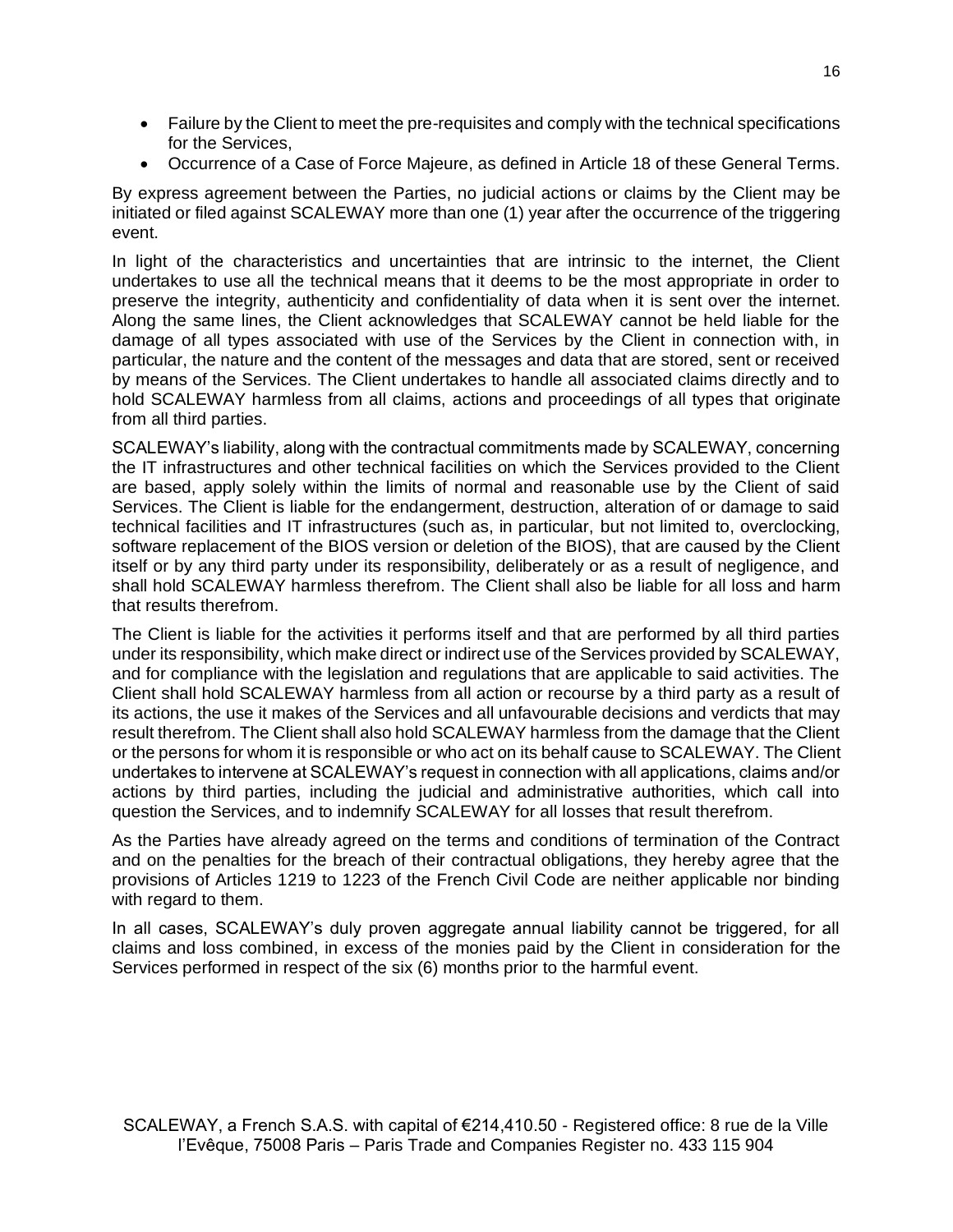# **ARTICLE 15. INTELLECTUAL PROPERTY**

Each of the Parties shall remain the proprietor of all the elements in its possession that are protected by intellectual property rights, as well as of the rights pertaining thereto. The Contract does not transfer any proprietary rights or grant any assignment or licensing of intellectual property rights. The Parties are therefore not authorised to exploit, display publicly or reproduce said elements, in whole or in part, without the prior written authorisation of the Party concerned, at the sole discretion of said Party.

Notwithstanding the above, SCALEWAY is authorised by the Client, unless the Client specifically notifies an objection to the Business Assistance, to use the Client's company name, logos, trademarks and any of the Client's other symbols for all advertising and press releases, and on all other material that is distributed to the public throughout the world, for the purposes of commercial referencing and promoting its activities.

The Client shall remain the proprietor or holder of all the Content that it imports in connection with the Services and shall alone be responsible for obtaining the authorisations and rights of use for the elements, software applications and Content that it uses in connection with the Services. The Client shall hold SCALEWAY harmless from all infringement actions, claims to title and other claims against SCALEWAY that are made by any third parties who cite the infringement of an intellectual property right, the origin of which is the unlawful use, distribution, storage or possession by the Client of a software application, Content, or of any other element that benefits from intellectual property protection.

The Contract does not confer on the Client any proprietary right to all or part of the elements of the Services provided to it, as well as, more generally, to the IT infrastructure that is implemented or developed in connection with the Contract. The Contract merely confers on the Client the right to use the elements provided to it in connection with the Services, in accordance with the Contract and with SCALEWAY's recommendations, throughout the period for which the Services concerned are subscribed. The Client shall strictly refrain from reproducing, distributing or altering any aspect of the services proposed by SCALEWAY and/or of the Services, and all documentation concerning them, by any means whatsoever, in any form whatsoever and on any medium whatsoever, and from decompiling, disassembling, reverse engineering or altering them in any way.

SCALEWAY shall hold the Client harmless from all actions on the grounds of infringement, claims to title or other claims against the Client made by any third parties who cite the infringement of an intellectual property right that occurs due to the use of the Services by the Client, provided that such use complies with the applicable regulations and the Contract.

In this respect, SCALEWAY undertakes to pay the Client's reasonable, substantiated defence costs, as well as the damages that are awarded to a third party as a result of an enforceable court decision, provided that (i) the Client informs SCALEWAY as soon as it becomes aware of the existence of the such actions or claims, (ii) the origin of said actions or claims is not attributable to the Client or to any third party under the Client's responsibility (such as, including but not limited to, all members of its personnel, final customers, service providers, sub-contractors or other users, that the Client may have authorised to access and/or use the Services), (iii) SCALEWAY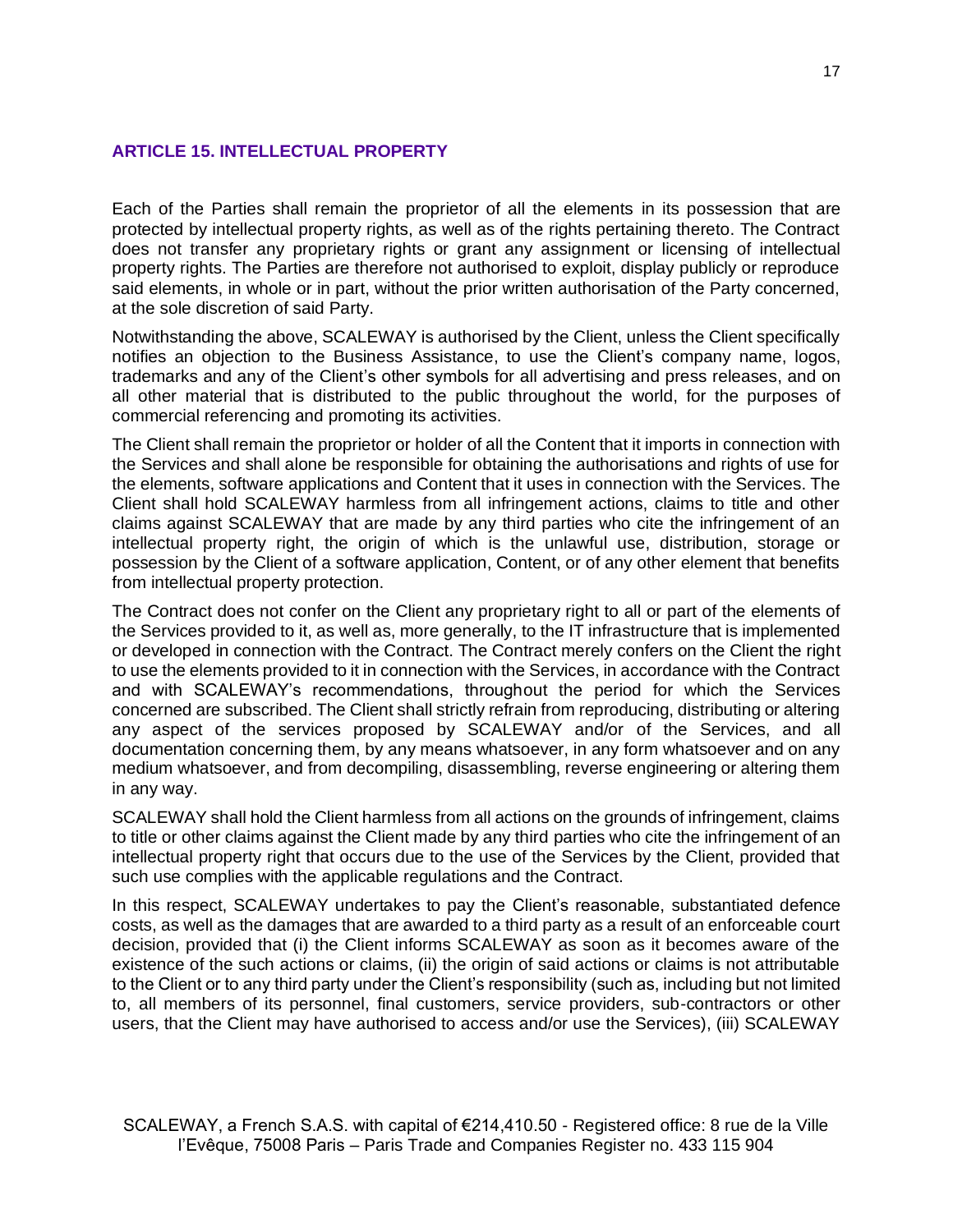retains control of the proceedings and defence, and (iv) the Client cooperates with the defence in good faith.

In the event that, following such actions or claims, the Client is deprived of the right to use the Services, SCALEWAY shall endeavour:

- To amend the infringing element of the Services in order to put an end to said infringement; or
- To replace the infringing element of the Services with an element that has similar characteristics, functionalities and performance levels; or
- To obtain the right for the Client to continue to use the Services in accordance with this Contract.

If, despite its efforts, it is impossible for SCALEWAY to implement one of the measures mentioned above within a reasonable time-limit, each of the Parties may cancel the affected Services as of right.

# **ARTICLE 16. PERSONAL DATA**

Under the Contract, the Parties may obtain, collect and/or have access to personal data ("Personal Data") within the meaning of Regulation (EU) 2016/679 of the European Parliament and of the Council of 27 April 2016 ("GDPR"), concerning natural persons and, in particular, the employees and clients of the other Party and the employees of the other Party's sub-contractors and/or partners.

The Parties undertake to process said Personal Data in compliance with the GDPR and each of the Parties warrants to the other that it will comply with its statutory and regulatory obligations in this regard.

The processing that is the subject of this clause shall be carried out by the Parties in the capacity of controller, within the meaning of the GDPR. The exclusive purpose of this processing of the Personal Data is the formation, management and/or performance of the Contract. The Parties thus cannot in any way be regarded as being jointly liable for their processing or as each other's processor.

Said Personal Data is intended for the in-house departments of the Party that will carry out the processing in accordance with the Contract, which need said Personal Data for the formation, management and/or performance of said Contract. In this connection, said Personal Data may be transferred and disclosed to its sub-contractors, partners and service providers. Said Personal Data may also be handed over to the relevant authorities, at their request, for the purposes of judicial proceedings, judicial investigations and fulfilling requests for information by the authorities, or in order to comply with other legal obligations. If the Personal Data is transferred outside of the European Union, the Parties undertake to sign the European Commission's Standard Contractual Clauses.

The Personal Data that is collected will be retained for the time needed to fulfil these purposes, or in accordance with the requirements of the applicable regulations.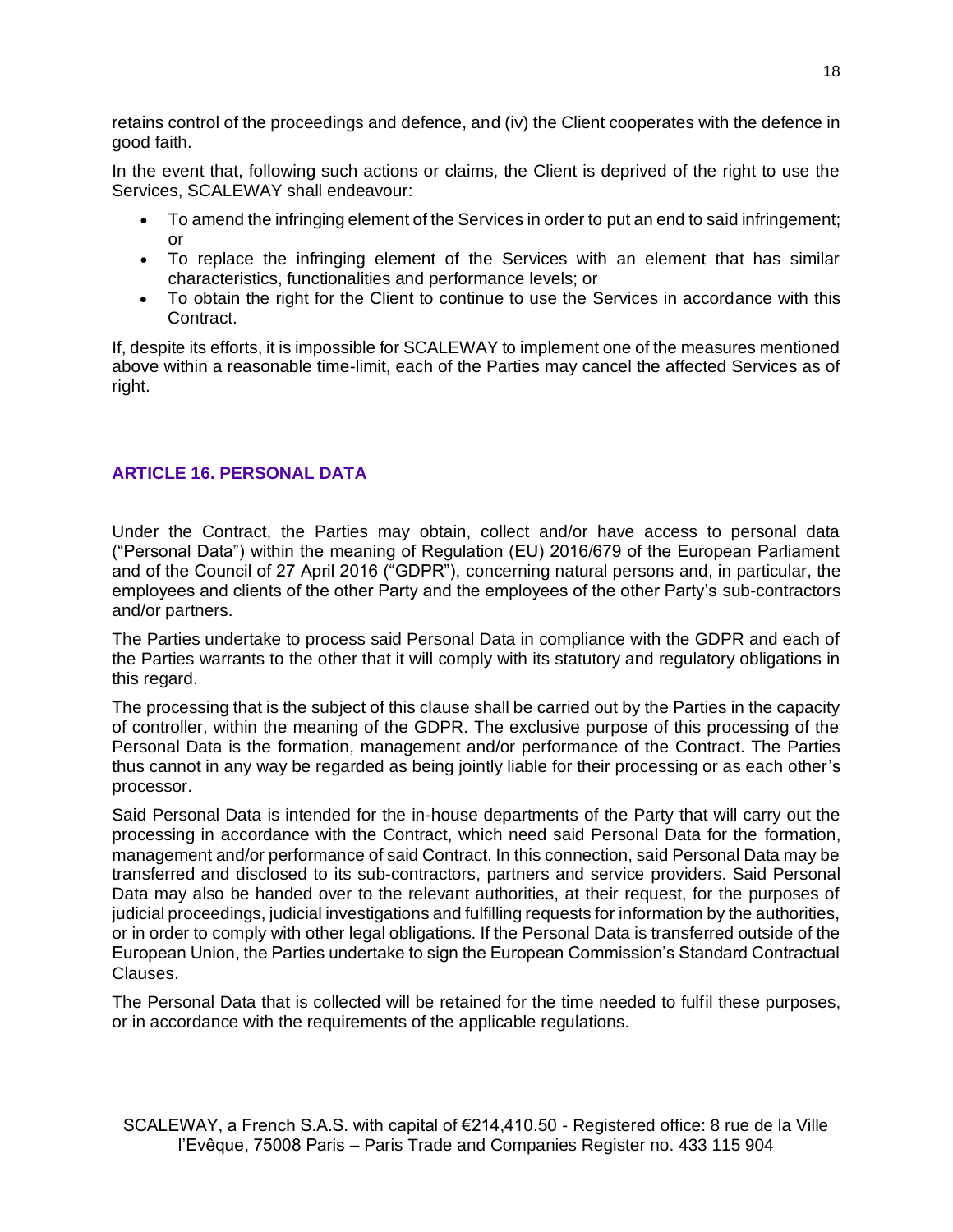In accordance with the French Data Protection Act of 6 January 1978, the successive amendments thereto and the GDPR, the holders of Personal Data benefit from a right of access, rectification and erasure for the data that concerns them. They can also request the portability of said data, object to the processing of their data or request that the processing of their data be restricted. Moreover, the holders of said data may issue directives concerning the storage, erasure or disclosure of their personal data after their death. Each of the Parties that transfers Personal Data to the other Party warrants that the holders of the Personal Data have been informed of said rights prior to the collection of the Personal Data.

The holders of the Personal Data may exercise these rights by sending their requests to the persons who are listed as contact persons in the Contract.

The adverse party is informed that the Iliad Group has appointed a Personal Data Protection Officer who can be contacted at dpo@iliad.fr for matters concerning the Personal Data.

For all requests for information concerning the protection of personal data, as well as for all notifications of security breaches, said party can also:

- Contact the SCALEWAY Privacy department at the address [privacy@scaleway.com;](mailto:privacy@scaleway.com)
- Consult the SCALEWAY Privacy Policy, which is available at the URL https://www.scaleway.com/en/privacy-policy/.

# **ARTICLE 17. CONFIDENTIALITY**

The Parties undertake to maintain the strict confidentiality of all information that is identified as confidential or that is confidential as a result of the circumstances under which it was provided, transferred or received, irrespective of the information storage and transfer medium, from one Party to the other Party, or by the advisors or service providers of one of the Parties, or by one of the companies or shareholders of the group to which one of the Parties belongs, or the persons or entities with which one of the Parties is in contact with regard to the fulfilment of its contractual obligations ("**Confidential Information**").

Each Party undertakes (i) to maintain and preserve the strictly confidential nature of the Confidential Information, (ii) not to disclose the Confidential Information to any third parties without the prior written authorisation of the other Party and (iii) to use the Confidential Information only for the sole purposes of the fulfilment of its contractual obligations and not to use the Confidential Information for any other purpose, including but not limited to competitive or commercial purposes, or in a manner that is detrimental to the other Party.

This confidentiality undertaking will not apply, however, where:

- The Confidential Information is in the public domain at the time of the disclosure thereof or falls into the public domain other than through a breach of said undertaking,
- The Party concerned can prove that the Confidential Information was in its possession prior to the date of entry into force of the Contract,
- The Confidential Information results from in-house developments implemented by one of the Parties without using the Confidential Information, which it undertakes to prove,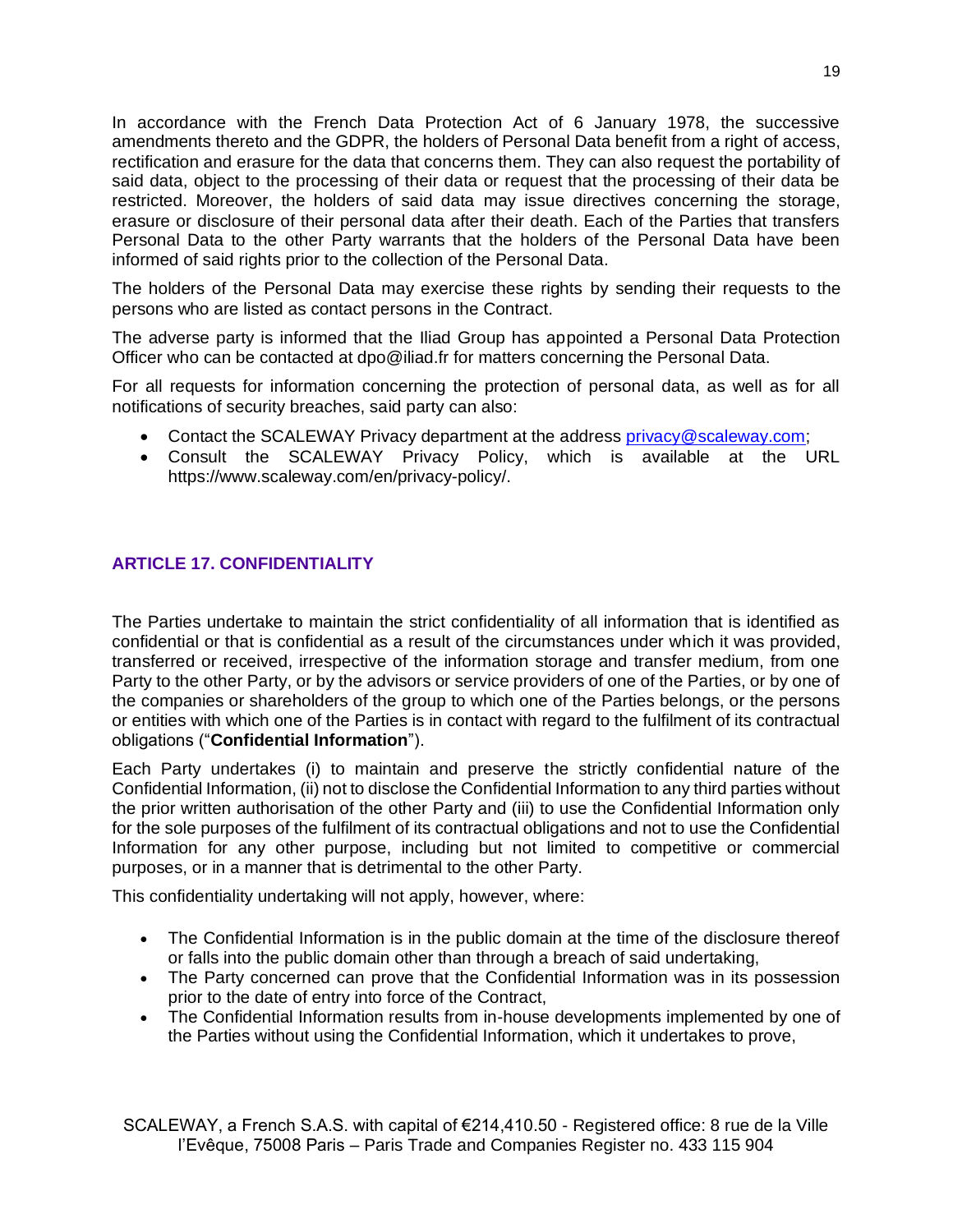- The Confidential Information is released to one of the Parties or to its personnel by third parties who are not bound by a confidentiality obligation, or
- One of the Parties is under a legal or regulatory obligation or compelled by a judicial or administrative authority to provide all or part of the Confidential Information. To the extent that it is legally authorised, the Party concerned shall notify the other Party without delay of said request, prior to the disclosure of the Confidential Information, such that said other Party can take precautionary steps or all other types of action. Moreover, the Party concerned shall provide solely the Confidential Information that it may be legally necessary to disclose.

The Confidential Information, as well as any and all copies or reproductions thereof shall be destroyed by the Party that received them within thirty (30) days of the Contract ending. Upon request, the receiving Party shall certify, in writing, to the issuing Party, within the time-limit mentioned above, that all the provisions of this article have been applied.

# **ARTICLE 18. FORCE MAJEURE**

The Parties shall not be liable for any loss, damage, delay, non-performance or partial performance that results, directly or indirectly, from a case of force majeure within the meaning of Article 1218 of the French Civil Code and/or as interpreted as such by the case law of the French courts (a "**Case of Force Majeure**"). Moreover, the Parties agree that a Case of Force Majeure consists of, inter alia, the following events: exceptional adverse weather conditions and natural disasters, attacks, epidemics, pandemics, states of emergency for health reasons, action or inaction by a public authority (including changes to all regulations that are applicable to the Services), failures or restrictions concerning a means of telecommunication managed by an operator to which the network is connected or by a supplier, access restriction by a property owner or manager, unrest, uprisings, insurrections, riots, wars, whether declared or otherwise, acts of a similar nature, strikes, sabotage, theft, acts of vandalism, computer hacking, explosions, fires, lightning, floods and other natural disasters, third-party operator failures and third-party actions.

Each Party shall inform the other in a timely manner, in writing, of the occurrence of all Cases of Force Majeure.

The obligations of the Party that is a victim of the Case of Force Majeure shall be suspended without that Party being held liable in any way.

The Parties shall endeavour, to the extent possible, to mitigate the effects of Cases of Force Majeure.

If a Case of Force Majeure prevents one of the Parties from fulfilling an essential obligation under the Contract for a period of more than three (3) consecutive months, the Parties shall consult with each other with a view to identifying a satisfactory solution. Absent an agreement on such a solution within a time-limit of one (1) month following the expiration of the aforementioned period of three (3) months, each of the Parties may cancel the affected Service, by registered letter with proof of receipt, without any indemnity being owed by either Party. The cancellation shall then take effect on the date of receipt of the registered letter.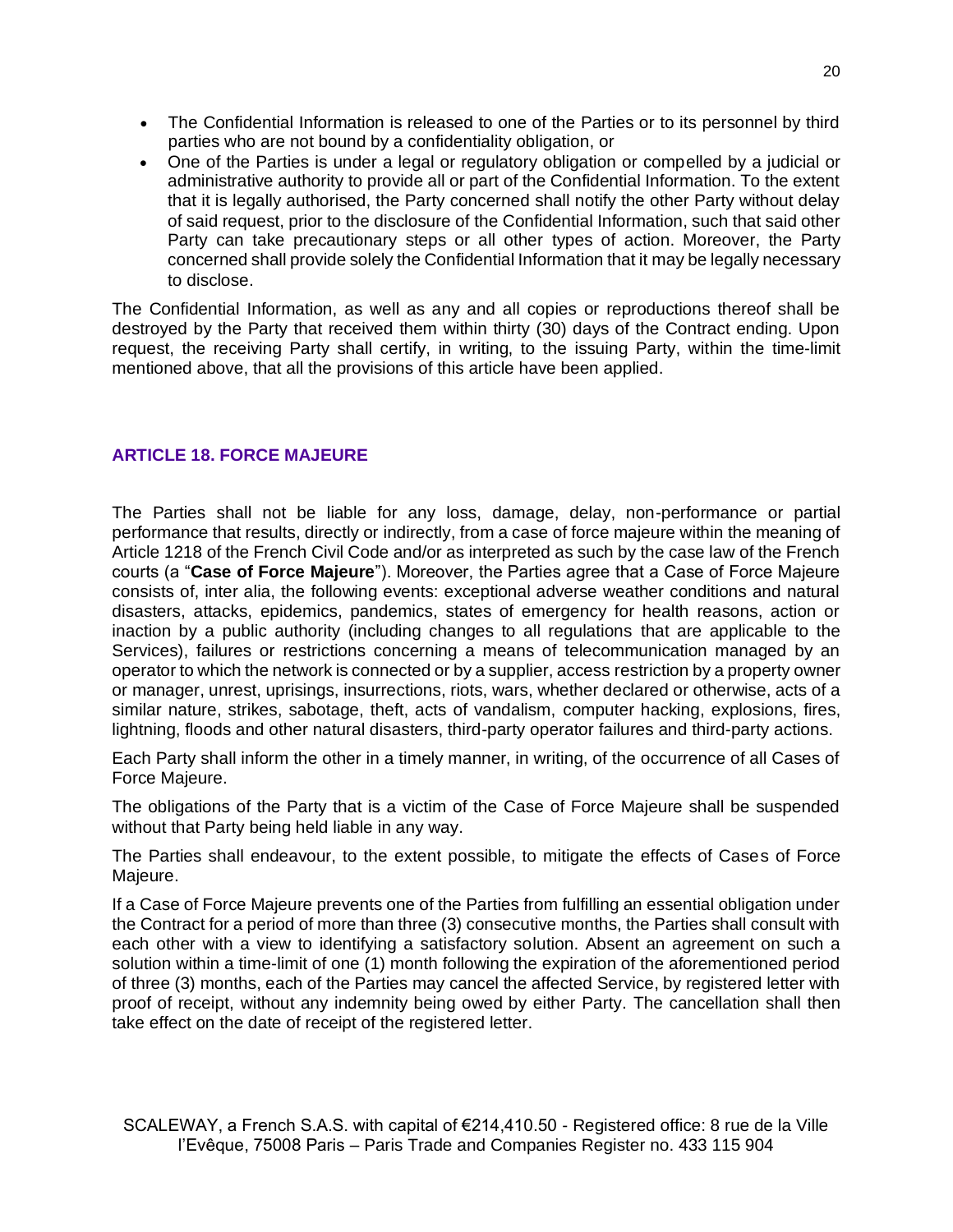### **ARTICLE 19. OTHER PROVISIONS**

#### **19.1 Assignment**

The Contract is entered into in consideration of the person of the Client.

The Client cannot assign or transfer the Contract or the Services without SCALEWAY's prior, express, written agreement. SCALEWAY reserves the right to demand that the Client disclose all information that could justify the assignment of the Contract by the Client.

SCALEWAY may, without restriction, assign, transfer, change obligor with respect to or dispose of all or part of its obligations, rights, titles or interests under the Contract to all third parties and, in particular, to all companies in the group to which it belongs.

#### **19.2 Sub-contracting**

SCALEWAY may, without restriction, use the services of service providers and/or sub-contractors for all or part of the services required of it and to collect monies owed by the Client.

#### **19.3 Independence of the Parties**

The Parties agree that nothing in the Contract designates or can be construed as designating one of the Parties or any one of its employees or associates who are assigned to the performance of this Contract as being the attorney-in-fact, agent, legal representative or other representative of the other Party, for any purpose whatsoever; neither can it be deemed to establish a joint venture or be regarded as constituting articles of association between the Parties.

The Parties shall act at all times in complete independence with regard to each other, in their own right and under their own responsibility, without the Contract being able to create any relationship of subordination, representation, association or *de facto* partnership between them. Neither of the Parties may be regarded as being the representative of the other and cannot make any commitments on behalf of the other Party.

#### **19.4 Severability**

If one or more provisions of the Contract are found to be invalid or declared as such pursuant to a law, a regulation or following a definitive decision by a relevant court, the other provisions shall retain their full force and scope.

#### **19.5 Absence of waiver**

The fact that one of the Parties does not act on a breach by the other Party of any one of the provisions of the Contract or does not require the application of one of the provisions thereof cannot be construed as a waiver of the obligation or the provision concerned.